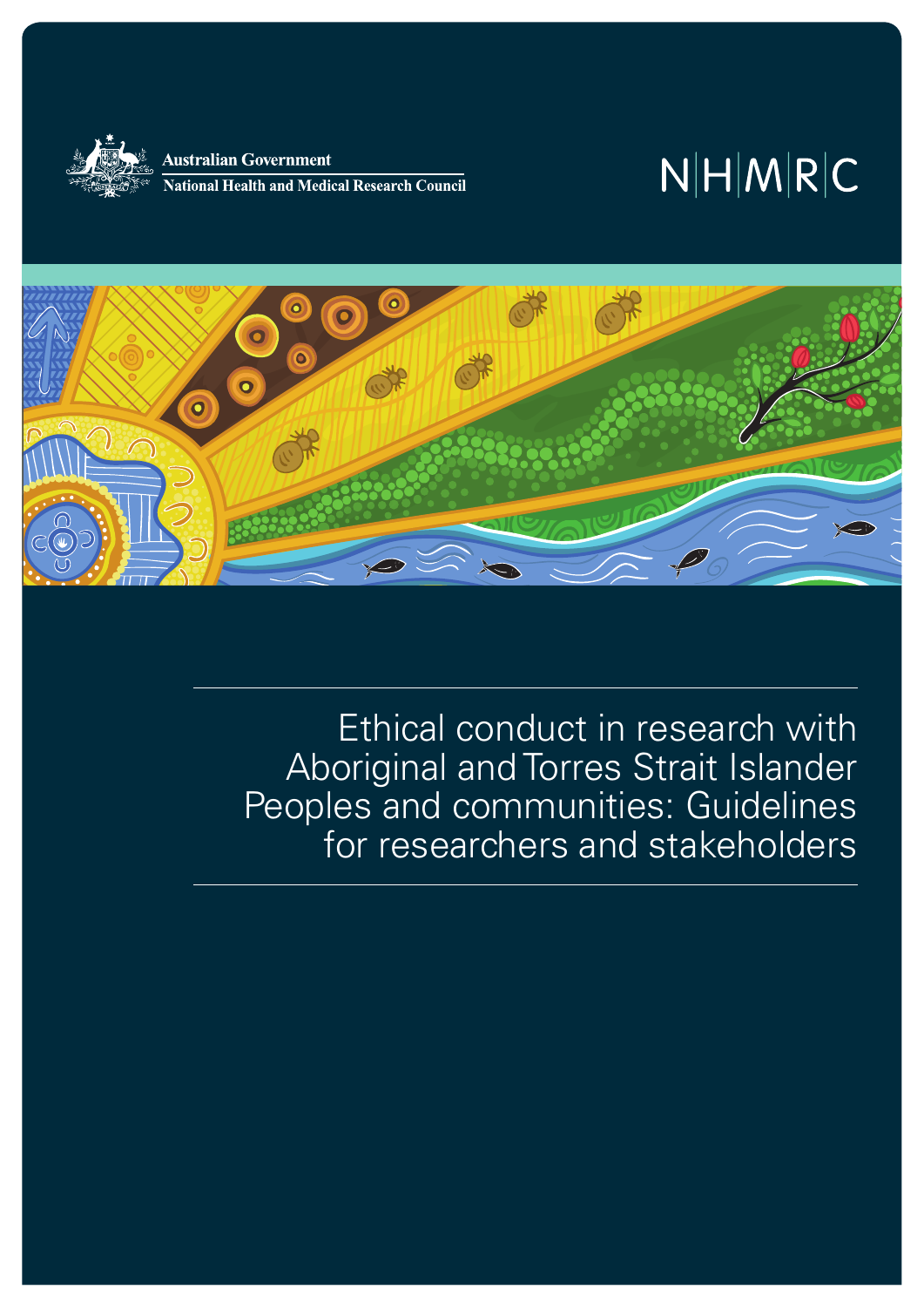#### Publication Details

| Publication title:           | Ethical conduct in research with Aboriginal and Torres Strait Islander Peoples and communities:<br>Guidelines for researchers and stakeholders.                                                                                              |
|------------------------------|----------------------------------------------------------------------------------------------------------------------------------------------------------------------------------------------------------------------------------------------|
| Published:                   | August 2018                                                                                                                                                                                                                                  |
| Publisher:                   | National Health and Medical Research Council                                                                                                                                                                                                 |
| NHMRC Publication reference: | IND <sub>2</sub>                                                                                                                                                                                                                             |
| Online version:              | www.nhmrc.gov.au/guidelines-publications/ind2                                                                                                                                                                                                |
| <b>ISBN Online:</b>          | 978-1-86496-007-5                                                                                                                                                                                                                            |
| Suggested citation:          | National Health and Medical Research Council, Ethical conduct in research with Aboriginal and<br>Torres Strait Islander Peoples and communities: Guidelines for researchers and stakeholders (2018),<br>Commonwealth of Australia: Canberra. |

#### Copyright

© Commonwealth of Australia 2018



All material presented in this publication is provided under a Creative Commons Attribution 4.0 International licence ([www.creativecommons.org.au\)](http://creativecommons.org.au/), with the exception of the Commonwealth Coat of Arms, NHMRC logo and any content identified as being owned by third parties. The details of the relevant licence conditions are available on the Creative Commons website ([www.creativecommons.org.au\)](http://creativecommons.org.au/), as is the full legal code for the CC BY 4.0 International licence.

#### Attribution

Creative Commons Attribution 4.0 International Licence is a standard form licence agreement that allows you to copy, distribute, transmit and adapt this publication provided that you attribute the work. The NHMRC's preference is that you attribute this publication (and any material sourced from it) using the following wording: Source: National Health and Medical Research Council.

#### Use of images

Unless otherwise stated, all images (including background images, icons and illustrations) are copyrighted by their original owners.

#### Contact us

To obtain information regarding NHMRC publications or submit a copyright request, contact:

E: nhmrc.publications@nhmrc.gov.au

or call (02) 6217 9000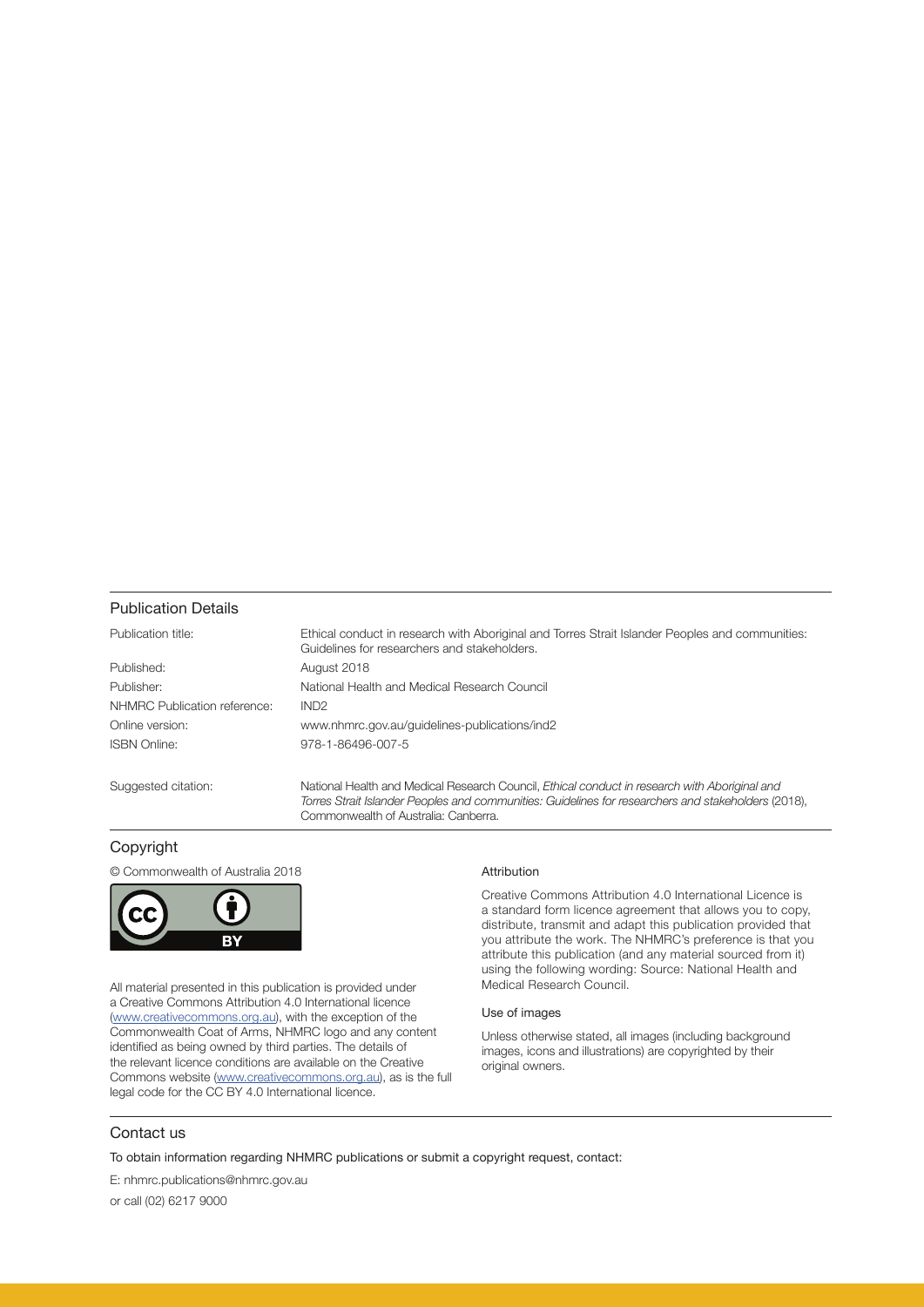### **Contents**

| Key terms                                        | iv             |
|--------------------------------------------------|----------------|
| Acknowledgements                                 | $\vee$         |
| Introduction                                     | $\mathbf{1}$   |
| About the Guidelines                             | $\mathbf{2}$   |
| Structure of the Guidelines: the six core values | 3              |
| Spirit and integrity                             | $\overline{4}$ |
| Cultural continuity                              | 4              |
| Equity                                           | 6              |
| Reciprocity                                      | $\overline{7}$ |
| Respect                                          | $\overline{9}$ |
| Responsibility                                   | 11             |
| How to use the Guidelines                        | 13             |
| Related principles                               | 15             |
| Consent                                          | 15             |
| Research agreements                              | 16             |
| Cultural and intellectual property               | 17             |
| Cultural competency                              | 19             |
| Appendix 1: Expert working committee             | 20             |
| Further resources                                | 22             |
| Glossary of terms                                | 25             |
| References                                       | 29             |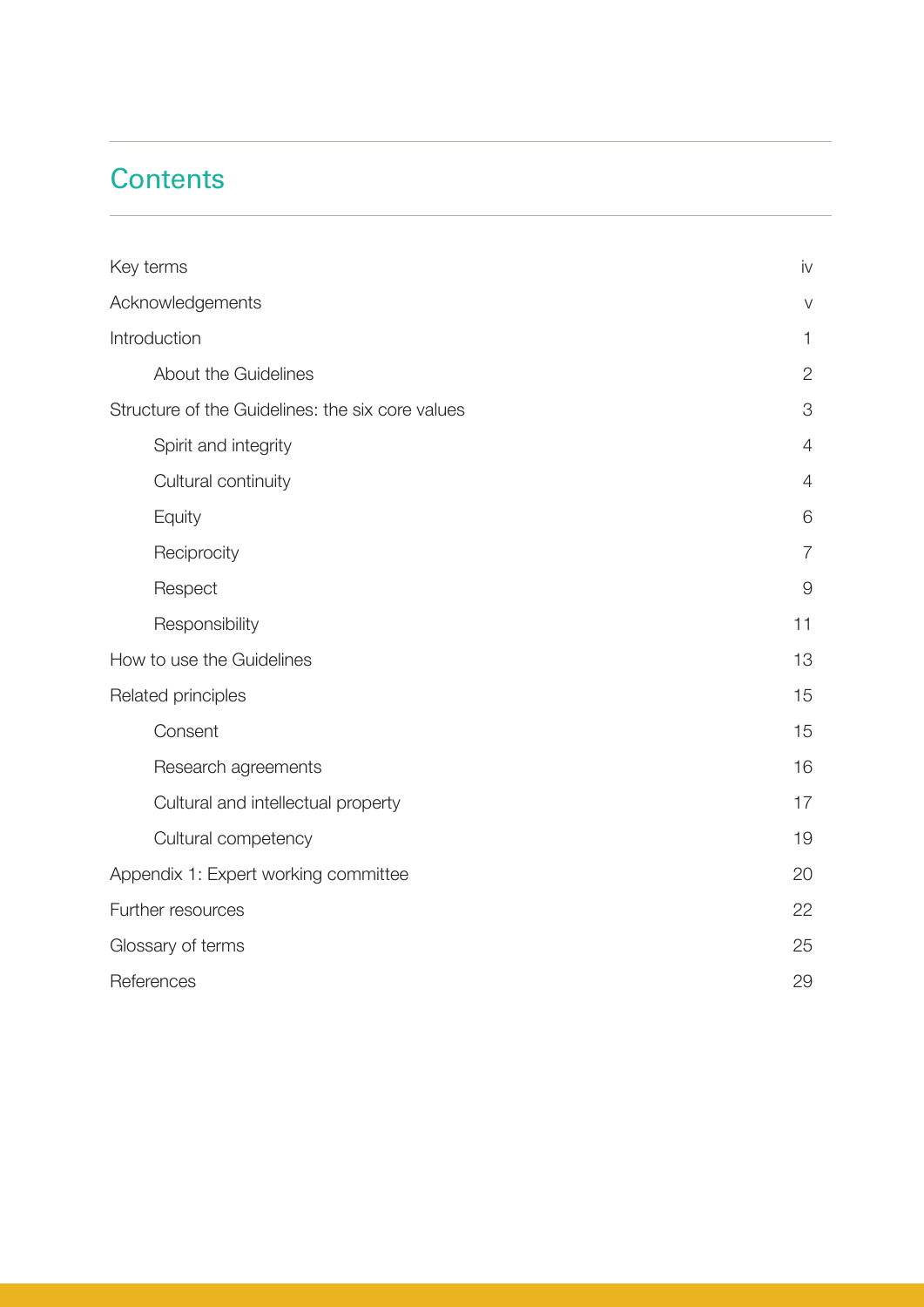## <span id="page-3-0"></span>Key terms

| <b>AIATSIS</b>            | Australian Institute of Aboriginal and Torres Strait Islander Studies:<br>a Commonwealth statutory authority with responsibility for providing<br>leadership in Aboriginal and Torres Strait Islander research including ethics<br>and protocols. AIATSIS maintains a national collection of Aboriginal and Torres<br>Strait Islander cultural heritage and uses its role to strengthen and promote<br>knowledge and understanding of Aboriginal and Torres Strait Islander culture<br>and heritage. |  |
|---------------------------|------------------------------------------------------------------------------------------------------------------------------------------------------------------------------------------------------------------------------------------------------------------------------------------------------------------------------------------------------------------------------------------------------------------------------------------------------------------------------------------------------|--|
| <b>AHEC</b>               | Australian Health Ethics Committee: a principal committee of NHMRC.<br>AHEC is responsible for developing human research guidelines and<br>providing advice on health and research ethics issues.                                                                                                                                                                                                                                                                                                    |  |
| <b>AHREC</b>              | Aboriginal Human Research Ethics Committee: a Human Research Ethics<br>Committee with predominantly Aboriginal and Torres Strait Islander<br>members that specialises in reviewing research with Aboriginal and<br>Torres Strait Islander Peoples.                                                                                                                                                                                                                                                   |  |
| <b>ARC</b>                | Australian Research Council: a Commonwealth entity that advises the Australian<br>Government on research matters, administers the National Competitive Grants<br>Program (a significant component of Australia's investment in research and<br>development) and has responsibility for assessing the quality, engagement and<br>impact of research.                                                                                                                                                  |  |
| Code                      | <b>Australian Code for the Responsible Conduct of Research:</b> guides institutions<br>and researchers in responsible research practices. It promotes integrity in<br>research and explains what is expected of researchers by the community.                                                                                                                                                                                                                                                        |  |
| <b>HREC</b>               | Human Research Ethics Committee: HRECs undertake ethics review of<br>research and determine whether research proposals are ethically acceptable.<br>HRECs are generally located within universities, research organisations,<br>hospitals and government departments.                                                                                                                                                                                                                                |  |
| <b>NHMRC</b>              | National Health and Medical Research Council: Australia's leading expert body<br>for supporting health and medical research; developing health advice for the<br>Australian community, health professionals and governments; and providing<br>advice on ethical behaviour in health care and the conduct of health and<br>medical research.                                                                                                                                                          |  |
| <b>National Statement</b> | <b>National Statement on Ethical Conduct in Human Research:</b> the principal<br>guideline setting out the requirements for the ethical design, review and<br>conduct of human research in Australia. It is intended for use by researchers,<br>ethics review bodies such as Human Research Ethics Committees,<br>those involved in research governance and research participants.                                                                                                                   |  |
| <b>UA</b>                 | Universities Australia: the peak body representing Australia's<br>39 comprehensive universities.                                                                                                                                                                                                                                                                                                                                                                                                     |  |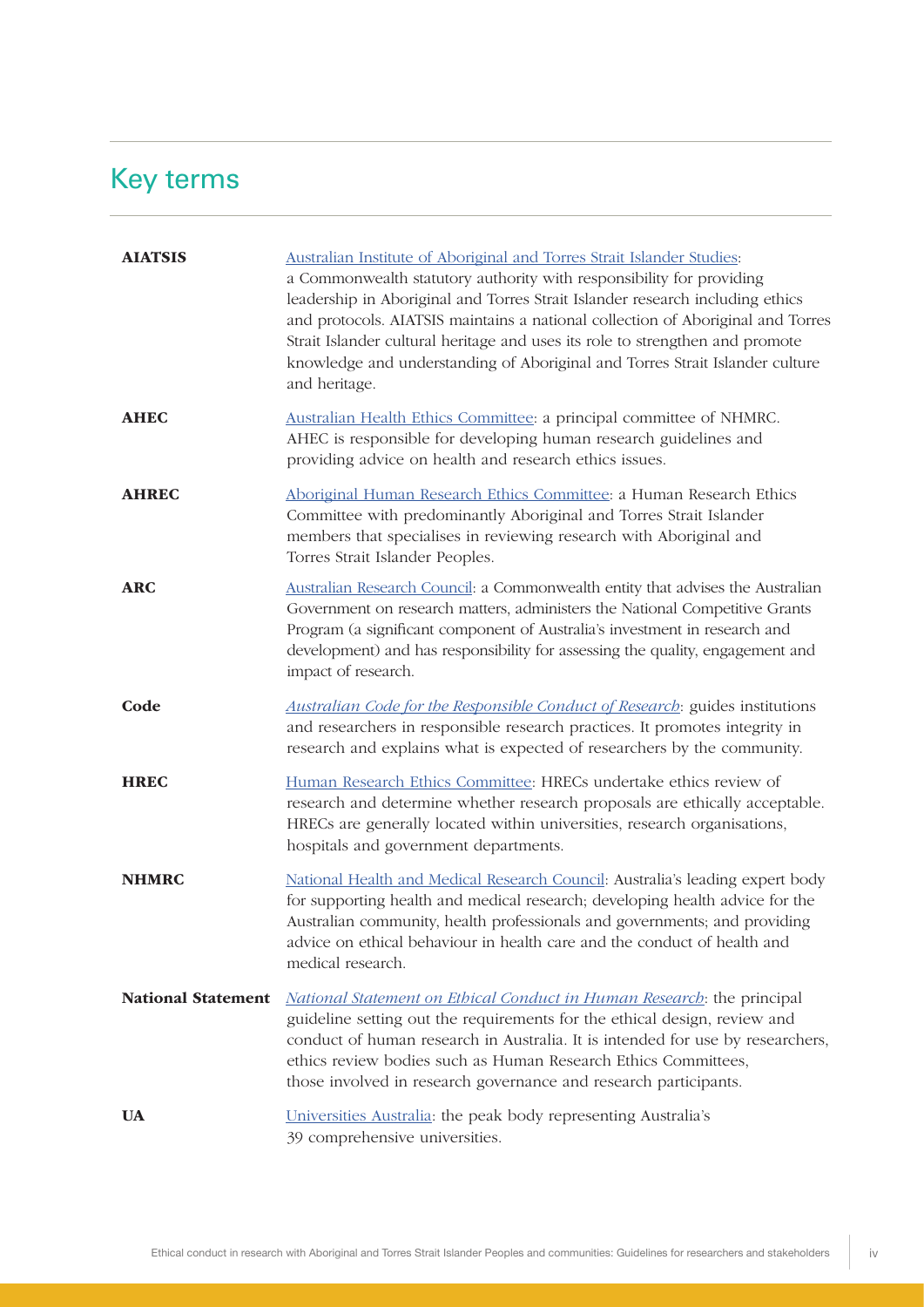### <span id="page-4-0"></span>Acknowledgements

We acknowledge the sovereignty of Aboriginal and Torres Strait Islander Peoples as the original custodians of Australia and acknowledge and pay respect to Elders past, present and future.

We acknowledge all those involved in the development of *Ethical conduct in research with Aboriginal and Torres Strait Islander Peoples and communities: Guidelines for researchers and stakeholders 2018*. The revision of this guideline involved the commitment and contribution of many people.

### Description of the artwork

The artwork, as used on the front cover, communicates empowerment of people over their health, the progression of learning and knowledge out from the meeting place (NHMRC — bottom left corner) where many people are gathered. In the streams are the sources of nutrition and health — ants, berry bush and fish, as well as stars which symbolise new ideas. The artist, Jordan Lovegrove, is a Ngarrindjeri man and graphic designer.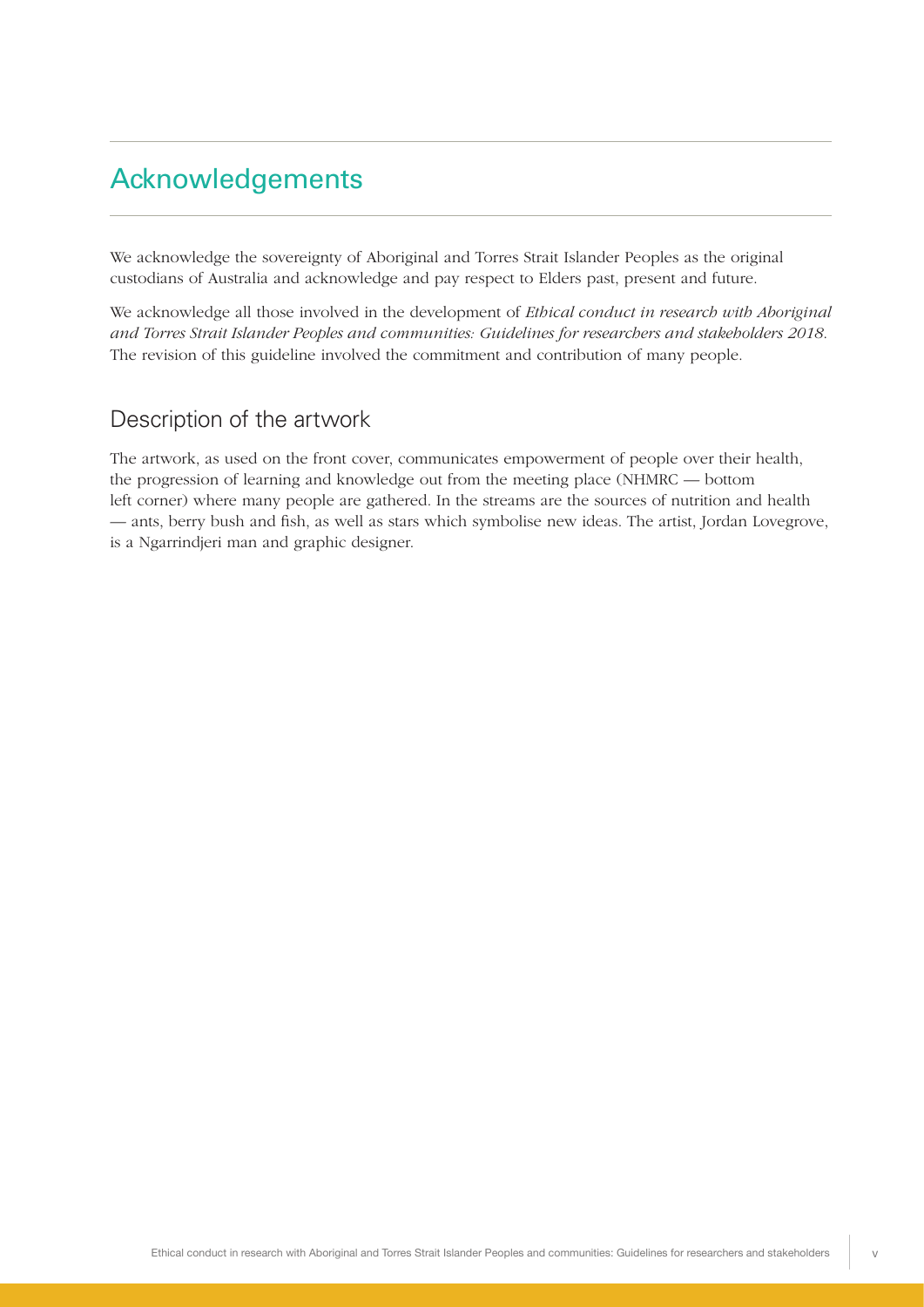### <span id="page-5-0"></span>Introduction

The health, wellbeing and experiences of Aboriginal and Torres Strait Islander Peoples<sup>1</sup> continue to be the focus of much research to promote positive outcomes. Over the years, research has contributed to positive outcomes and benefits in, for example, health, medicine and education, and in preserving the languages, stories and songs of Aboriginal and Torres Strait Islander Peoples and communities in culturally appropriate ways.

However, not all research has been of benefit for Aboriginal and Torres Strait Islander Peoples and communities.<sup>2</sup> This absence of benefit can often be understood in the context of ethical considerations related to human research with Aboriginal and Torres Strait Islander people and communities. There is more information on [NHMRC's website](https://www.nhmrc.gov.au/health-ethics/ethical-issues-and-further-resources/ethical-guidelines-research-involving-aboriginal-) about the history of research with Aboriginal and Torres Strait Islander Peoples.

Ethical research with Aboriginal and Torres Strait Islander Peoples and communities should:

- improve the way all researchers work with Aboriginal and Torres Strait Islander people and their communities
- develop and/or strengthen research capabilities of Aboriginal and Torres Strait Islander people and their communities
- enhance the rights of Aboriginal and Torres Strait Islander Peoples as researchers, research partners, collaborators and participants in research.

There are two recognised Indigenous Peoples in Australia: Aboriginal Peoples and Torres Strait Islander Peoples. Aboriginal and Torres Strait Islander Peoples and communities each have their own established values and protocols and their own unique ways of expressing their different values. The term 'Indigenous' is used to describe both Aboriginal and Torres Strait Islander Peoples. There is also difference and diversity within, as well as between, these two groups. In addition, many Aboriginal and Torres Strait Islander people prefer to identify with their language group/s and traditional land/s from where they trace their ancestry.

Diversity in this context can cover a wide range of differences; these can include (but are not limited to) history, knowledge systems, world views, values, beliefs and experiences. This may extend to diversity within communities when more than one nation group resides in the community due to forced removal of people off their lands to other locations as a result of colonisation. Diversity may also include specific family birthright responsibilities and generational differences along with specific religious and spiritual beliefs or socio-economic status.

<sup>1</sup> Throughout these Guidelines, the word 'Peoples' is used when specifically referring to Aboriginal and Torres Strait Islander groups, and the word 'people' is used when referring to Aboriginal and Torres Strait Islander individuals. As these are the preferred terms, other terms such as 'First Nations' and 'First Peoples' will not be used in these Guidelines. When quoting from other sources or referencing published works, the original usage in the source is retained.

<sup>2</sup> See Bainbridge, R., Tsey, K. and McCalman, J. et al. (2015) ['No one's discussing the elephant in the room:](https://bmcpublichealth.biomedcentral.com/articles/10.1186/s12889-015-2052-3)  [contemplating questions of research impact in Aboriginal and Torres Strait Islander Australian health research](https://bmcpublichealth.biomedcentral.com/articles/10.1186/s12889-015-2052-3)', *BMC Public Health*, vol. 15:696–706.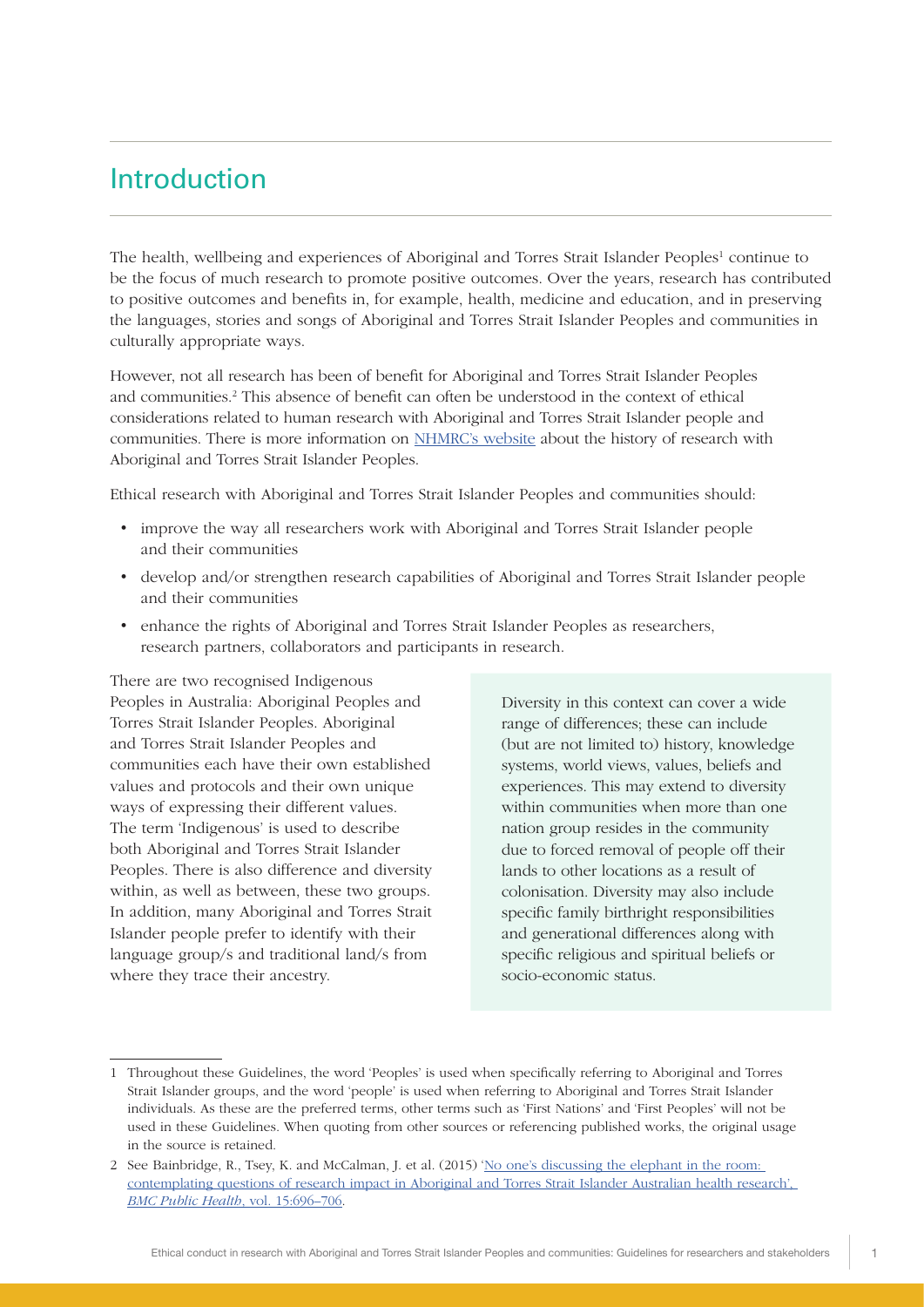<span id="page-6-0"></span>Recognising and respecting diversity throughout the research journey helps to initiate, develop and sustain partnerships and relationships with Aboriginal and Torres Strait Islander Peoples and communities that are based on trust, mutual responsibility and ethics. When conducting research that includes both Aboriginal and Torres Strait Islander Peoples, researchers must consult and work with relevant stakeholders from both groups.

It is important that research with Aboriginal and Torres Strait Islander people and communities is led by Aboriginal and Torres Strait Islander people and communities. This can mean that the chief researchers and/or members of the research team are Aboriginal or Torres Strait Islander people. It can also mean that research and its priorities are driven and guided by the Aboriginal and Torres Strait Islander communities with whom the research will take place. It is also important to note that most research methodologies and practices have emerged from Western concepts that sometimes do not include other conceptual viewpoints. Aboriginal and Torres Strait Islander-led research can also mean that Aboriginal and Torres Strait Islander standpoints and research methodologies are considered and used in research where appropriate.

In the context of Aboriginal and Torres Strait Islander Peoples, 'community' is recognised as a complex notion incorporating cultural groups, geographic groups or groups and organisations sharing common interests. Communities are not always geographically based, and can include non-discrete or disperse groups. 'Community' is also a term that can be used to describe a shared view amongst Aboriginal and Torres Strait Islander Peoples.

Sometimes Aboriginal and Torres Strait Islander people are the primary focus of a research project, or sometimes they might be part of a broader group with other Australians also involved in the same project. Sometimes Aboriginal and Torres Strait Islander people might be overrepresented in some populations or analysed as a specific group within a larger dataset, even though other Australians are also participating in the same research.

### About the Guidelines

In general, ethics guidelines provide a set of principles to ensure research is safe, respectful, responsible, high quality, of benefit to Aboriginal and Torres Strait Islander people and communities and of benefit to research. *[Ethical conduct in research with Aboriginal and Torres Strait Islander Peoples and](https://www.nhmrc.gov.au/guidelines-publications/ind2)  [communities: Guidelines for researchers and stakeholders 2018](https://www.nhmrc.gov.au/guidelines-publications/ind2)* (the Guidelines) defines six core values — spirit and integrity, cultural continuity, equity, reciprocity, respect, and responsibility. Applying these values and other ethical principles will ensure that research conducted with or for Aboriginal and Torres Strait Islander people and communities, or their data or biological samples, is ethically conducted.

The Guidelines are intended for use by researchers and ethics review bodies, such as Human Research Ethics Committees (HRECs). Aboriginal and Torres Strait Islander Peoples, individual research participants, participant groups, the wider community and other stakeholders may also find the Guidelines useful.

Advice about how to use the Guidelines is provided on [page 13.](#page-17-0) This includes information about *[Keeping research on track II 2018](https://www.nhmrc.gov.au/guidelines-publications/ind3)*, which describes how the values and principles in the Guidelines can be put into practice. Additional principles and concepts relevant to research with Aboriginal and Torres Strait Islander Peoples and communities are set out on [pages 15 to 19.](#page-19-0) Key terms, a glossary and a list of further resources are also provided. More information about the Guidelines is available on [NHMRC's website.](https://www.nhmrc.gov.au/health-ethics/ethical-issues-and-further-resources/ethical-guidelines-research-involving-aboriginal-)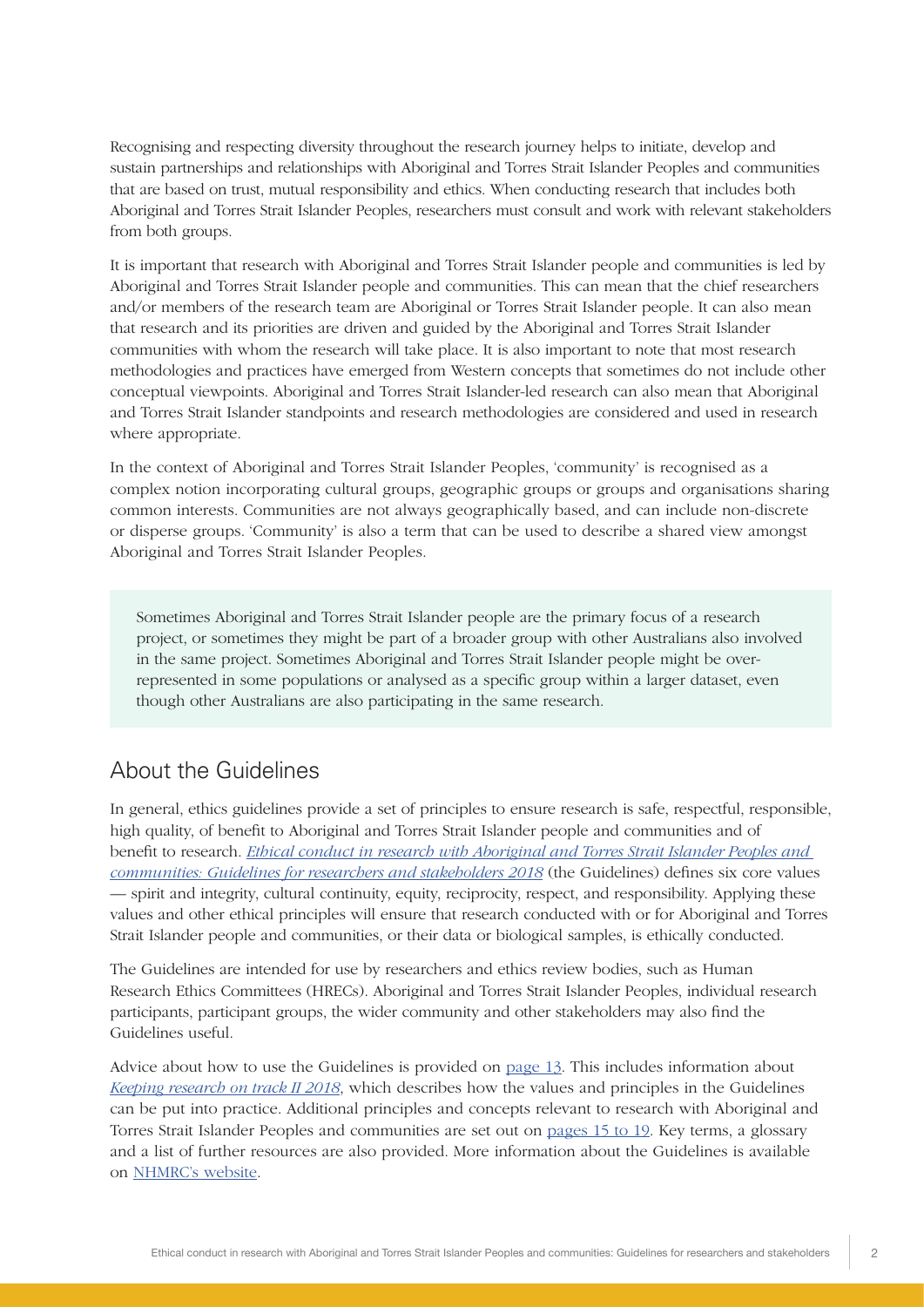### <span id="page-7-0"></span>Structure of the Guidelines: the six core values

The six core values (see Figure 1) – spirit and integrity, cultural continuity, equity, reciprocity, respect, and responsibility – are important to all Aboriginal and Torres Strait Islander Peoples. They ensure all human research undertaken with Aboriginal and Torres Strait Islander people and communities:

- respects the shared values of Aboriginal and Torres Strait Islander Peoples
- is relevant for Aboriginal and Torres Strait Islander priorities, needs and aspirations
- develops long-term ethical relationships among researchers, institutions and sponsors
- develops best practice ethical standards of research.

These values are present through time – past, present and future. The next section describes the meaning of each value in the context of research. There is some overlap between the values and their descriptions and interpretations. Given the diversity of Aboriginal and Torres Strait Islander people and communities, each community and/or organisation has the right to express how these core values, and any other values, will be addressed in research.



#### Figure  $1$  – the six core values<sup>3</sup>

The next section focusses on each of the six core values. Each core value starts with a brief introduction and then moves on to a list of points that provide examples of how to demonstrate the value, followed by links to relevant sections in the *[National Statement on Ethical Conduct in Human](https://www.nhmrc.gov.au/guidelines-publications/e72)  [Research](https://www.nhmrc.gov.au/guidelines-publications/e72)* (the National Statement).

<sup>3</sup> Adapted from Keeping Research on Track: A guide for Aboriginal and Torres Strait Islander peoples about health research ethics 2005.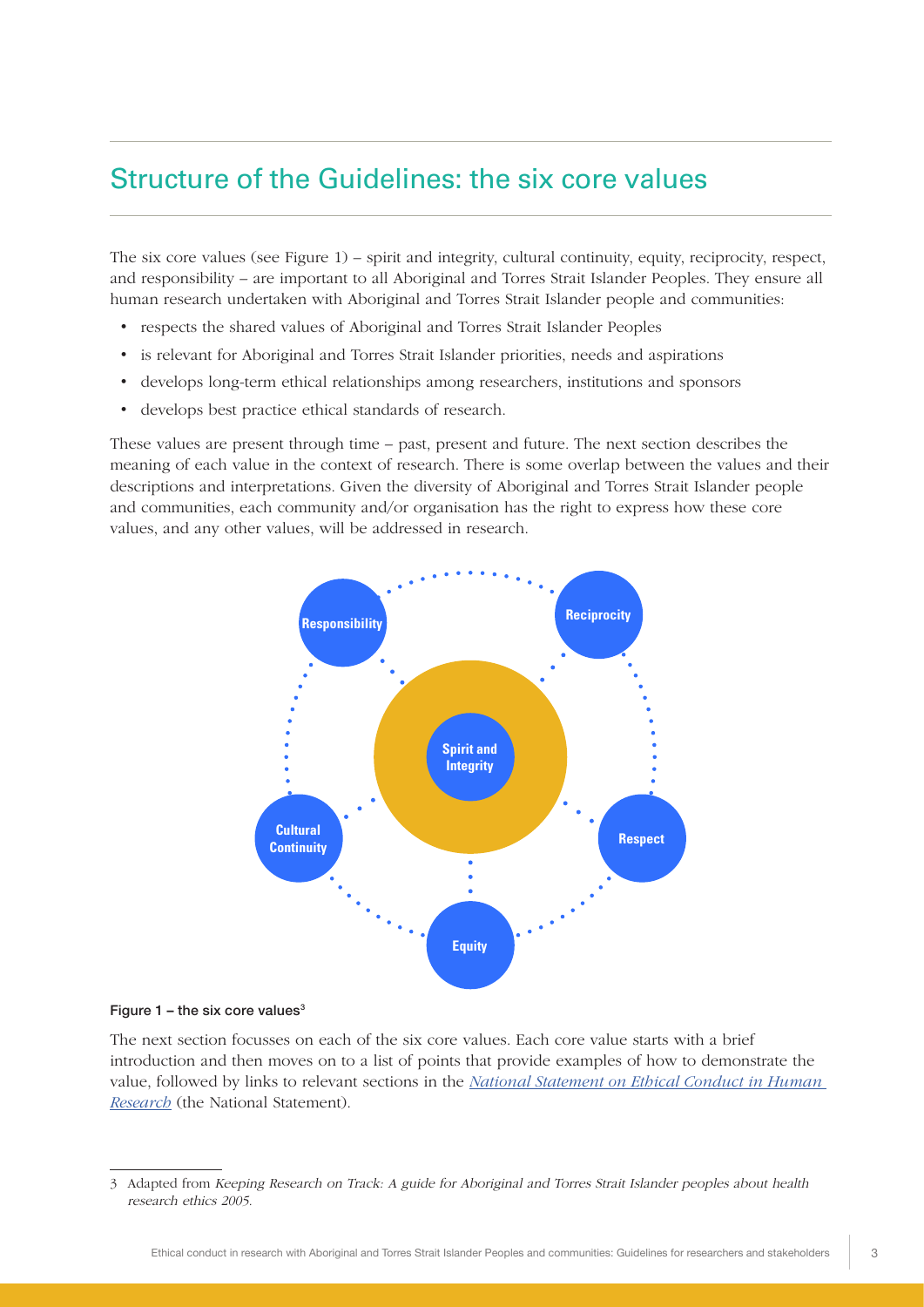### <span id="page-8-0"></span>**Spirit and integrity**

Spirit and integrity is the central core value that binds all the other five values together (see Figure 1). The first part, spirit, is about the ongoing connection and continuity between Aboriginal and Torres Strait Islander Peoples' past, current and future generations. The second part, integrity, is about the respectful and honourable behaviours that hold Aboriginal and Torres Strait Islander values and cultures together.

Spirit and integrity is reflected through:

- Respecting Aboriginal and Torres Strait Islander Peoples' cultural inheritance of past, current and future generations, and the links which bind the generations together.
- Credibility of intent in the process of negotiations with Aboriginal and Torres Strait Islander communities, as demonstrated by researchers' adherence to the Guidelines and the behaviour and perceived integrity of the researchers and other stakeholders.

#### Demonstrating spirit and integrity

Research with Aboriginal and Torres Strait Islander people and communities should:

• Demonstrate commitment in carrying out all the other five values of cultural continuity, equity, reciprocity, respect, and responsibility. Demonstrating commitment to these five values demonstrates commitment to spirit and integrity.

#### Links to the National Statement:

- [1.3](https://www.nhmrc.gov.au/book/section-1-values-and-principles-ethical-conduct) Research that is conducted with integrity is carried out by researchers with a commitment to:
	- a) searching for knowledge and understanding;
	- b) following recognised principles of research conduct;
	- c) conducting research honestly; and
	- d) disseminating and communicating results, whether favourable or unfavourable, in ways that permit scrutiny and contribute to public knowledge and understanding.
- [1.10](https://www.nhmrc.gov.au/book/section-1-values-and-principles-ethical-conduct) Respect for human beings is a recognition of their intrinsic value. In human research, this recognition includes abiding by the values of research merit and integrity, justice and beneficence. Respect also requires having due regard for the welfare, beliefs, perceptions, customs and cultural heritage, both individual and collective, of those involved in research.

### **Cultural continuity**

Cultural continuity contributes to a sense of strong, shared and enduring individual and collective identities. Cultural continuity includes maintaining the bonds and relationships between people and between people and their environment. It also includes responsibilities in respect of spiritual domains. Aboriginal and Torres Strait Islander Peoples continue to preserve their cultures and identity by reflecting on and drawing strength from their individual and collective identities.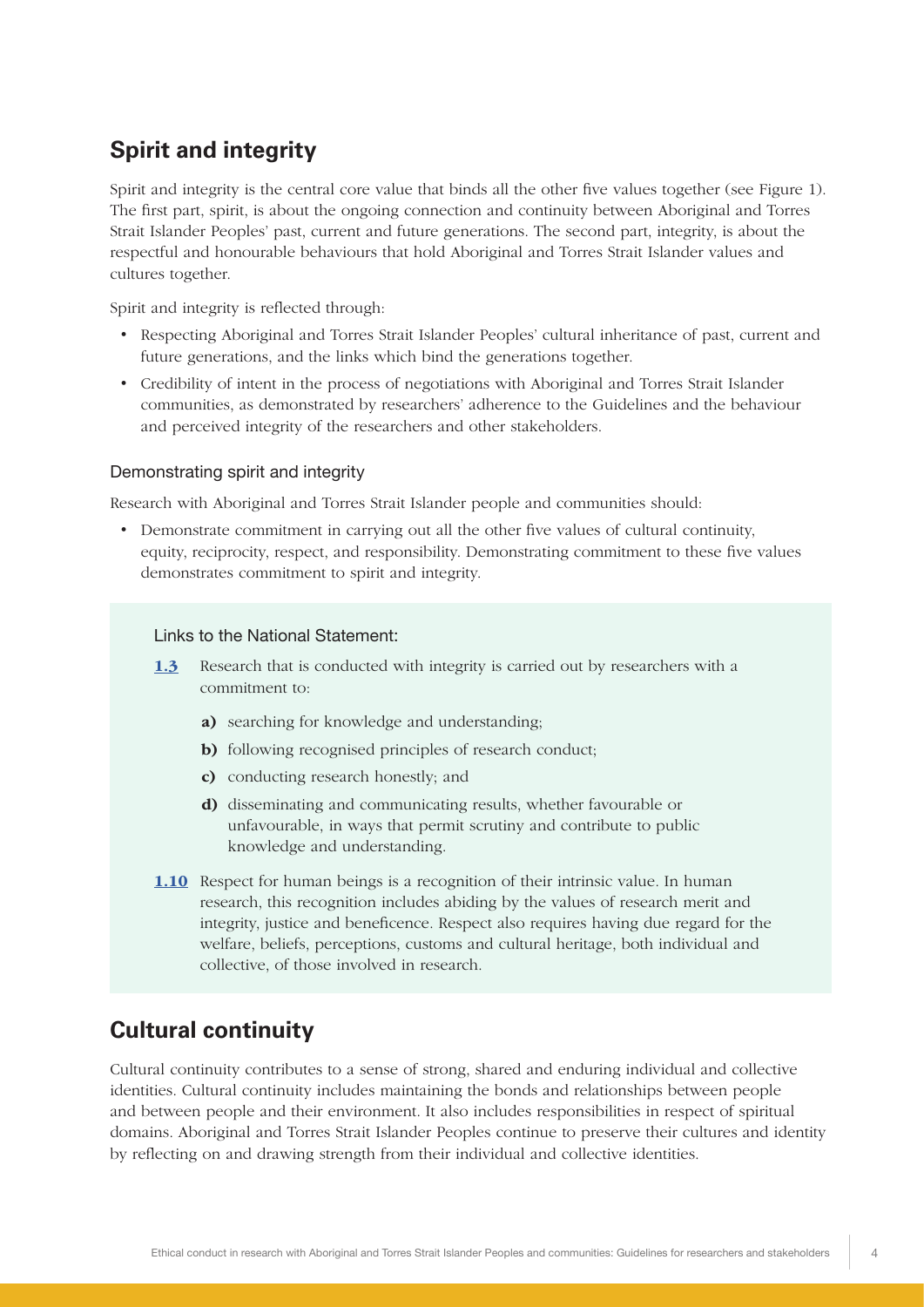Cultural continuity is reflected through:

- Understanding Aboriginal and Torres Strait Islander Peoples' experiences and perception of research as an exploitative exercise.
- Recognising the importance of the personal and collective bonds within Aboriginal and Torres Strait Islander communities and the critical function of these bonds in their social lives.
- Engaging with Aboriginal and Torres Strait Islander people and communities; sometimes this may be collectively, sometimes this may be with individuals and sometimes it may be both.
- Finding ways of working that do not diminish the right to the assertion or enjoyment of cultural distinctiveness.
- Demonstrating respect for the intrinsic values-based expectations and identity of Aboriginal and Torres Strait Islander people and communities.

#### Demonstrating cultural continuity

Examples of demonstrating cultural continuity in research with Aboriginal and Torres Strait Islander people and communities could include:

- Negotiated participation in cultural events and the sharing of information more broadly (e.g. sacred sites; women's business and men's business).
- Establishing mechanisms that incorporate the balance between collective and individual identity.
- Establishing a community advisory group and respecting the community's decisions regarding the way the research is to be conducted from project conception to conclusion.
- Considering the use of Aboriginal and Torres Strait Islander standpoints and methodologies when developing research proposals, where appropriate.

#### Links to the National Statement:

- [1.3](https://www.nhmrc.gov.au/book/section-1-values-and-principles-ethical-conduct) Research that is conducted with integrity is carried out by researchers with a commitment to:
	- a) searching for knowledge and understanding;
	- b) following recognised principles of research conduct;
	- c) conducting research honestly; and
	- d) disseminating and communicating results, whether favourable or unfavourable, in ways that permit scrutiny and contribute to public knowledge and understanding.
- [1.10](https://www.nhmrc.gov.au/book/section-1-values-and-principles-ethical-conduct) Respect for human beings is a recognition of their intrinsic value. In human research, this recognition includes abiding by the values of research merit and integrity, justice and beneficence. Respect also requires having due regard for the welfare, beliefs, perceptions, customs and cultural heritage, both individual and collective, of those involved in research.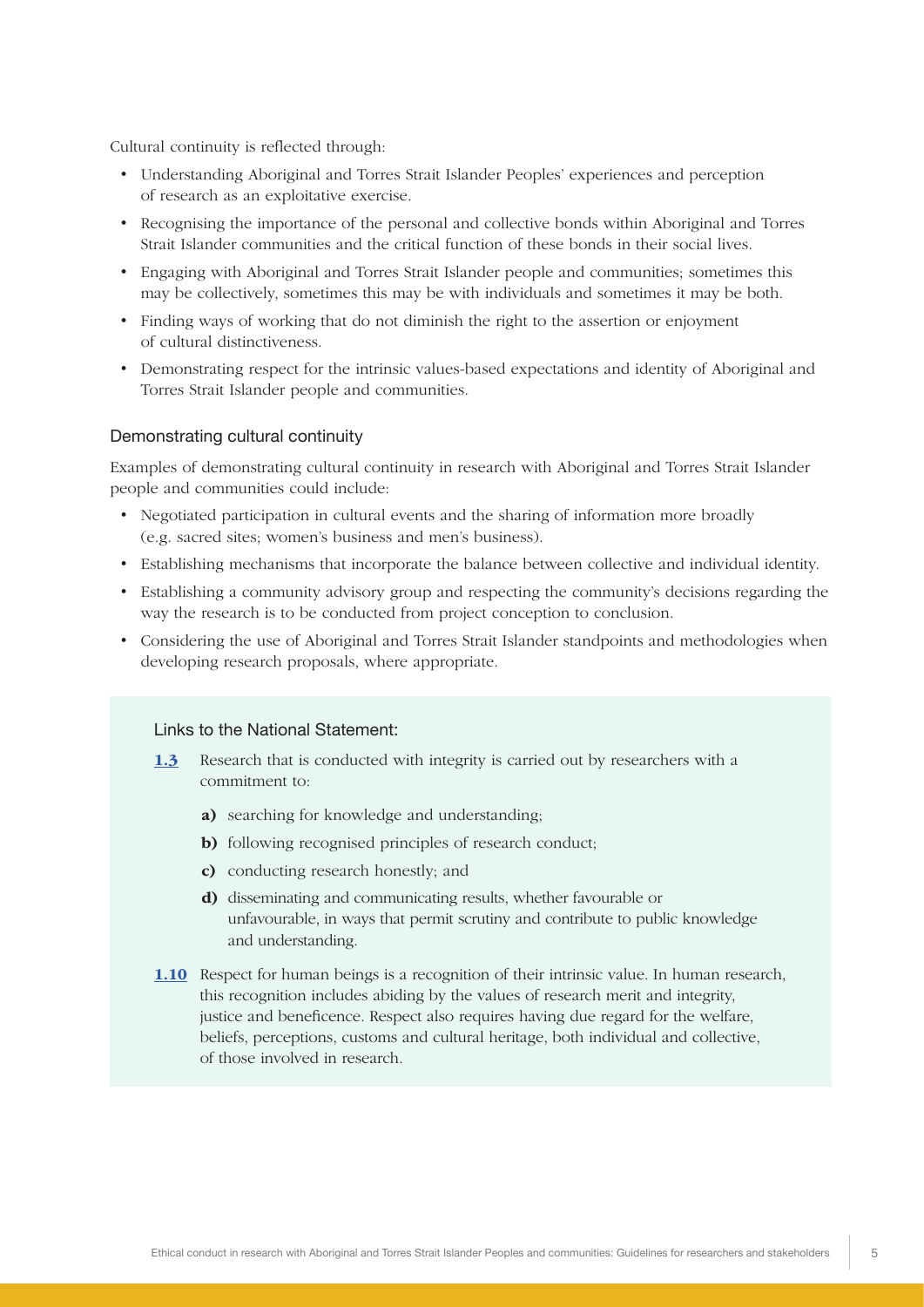### <span id="page-10-0"></span>**Equity**

Equity is reflected by a commitment to showing fairness and justice that enables Aboriginal and Torres Strait Islander Peoples' culture, history and status to be appreciated and respected.<sup>4</sup> Many instances of discrimination and marginalisation have resulted in multiple inequities for Aboriginal and Torres Strait Islander Peoples and communities. In research, Aboriginal and Torres Strait Islander Peoples have perceived the distribution of benefits from research as flowing mostly to the researchers and research institutions.

Equity is reflected through:

- Recognising and valuing Aboriginal and Torres Strait Islander Peoples' knowledge and wisdom. Aboriginal and Torres Strait Islander Peoples value their collective memory and shared experience as a resource and inheritance.
- Recognising and valuing Aboriginal and Torres Strait Islander Peoples' current and historic biological and genetic resources and ensuring fair recognition of these resources.
- Ensuring the fair and reasonable distribution of benefit for Aboriginal and Torres Strait Islander people and communities to achieve equity in economic, legal, social and health status. In mutually beneficial relationships, the benefits may be tangible or intangible and may take many forms. Some benefits may not relate to the research project in question. The distribution of benefit stands as a fundamental test of equity. The distribution of the benefits of research is also discussed as part of the reciprocity value (see [page 7\)](#page-11-0).

#### Demonstrating equity

Examples of demonstrating equity in research with Aboriginal and Torres Strait Islander people and communities could include:

- Establishing equitable partnerships between researchers, participants and communities.
- Actively engaging participants and communities in negotiations about the meanings of the research topic and the methods of research.
- Considering (where appropriate) that the first language of the participants be used as part of the communication strategy (e.g. information sheets, consent forms, gathering data, feedback and final reports to participants).
- Ensuring that all legal matters (e.g. intellectual property) are fairly and appropriately addressed in the research agreement or other legal documents (see Cultural and intellectual property on [page 17](#page-21-0) and Research agreements on [page 16\)](#page-20-0).
- Including participants and communities in all steps of the research process and ensuring that protocols relating to consent have been implemented (see Consent on [page 15;](#page-19-0) see also *[Keeping research on track II 2018](https://www.nhmrc.gov.au/guidelines-publications/ind3)*).

<sup>4</sup> Distributive fairness and justice is the way that a fair allocation of resources is achieved among diverse members of a community.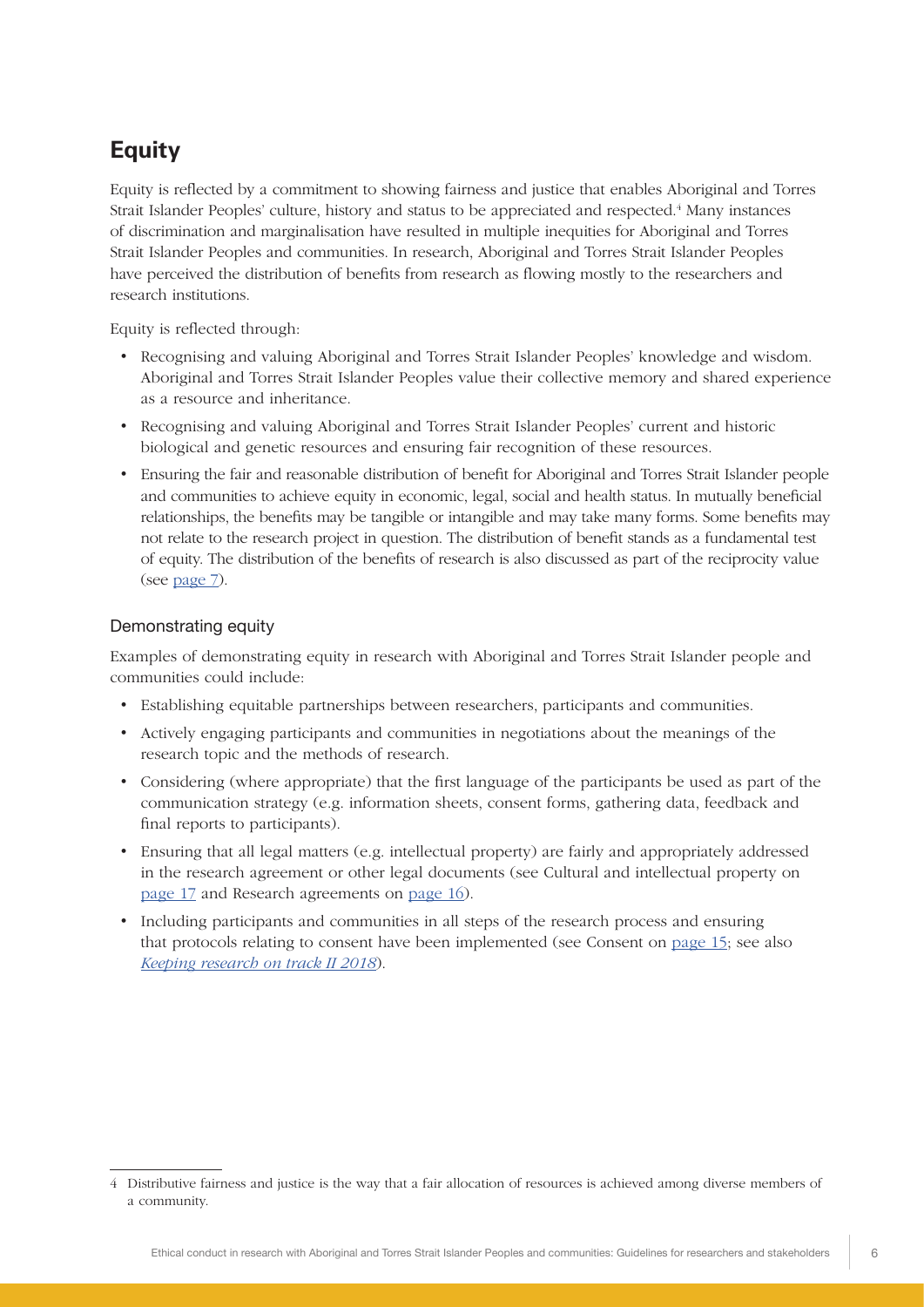#### <span id="page-11-0"></span>Links to the National Statement:

- [1.4](https://www.nhmrc.gov.au/book/section-1-values-and-principles-ethical-conduct) In research that is just:
	- a) taking into account the scope and objectives of the proposed research, the selection, exclusion and inclusion of categories of research participants is fair, and is accurately described in the results of the research;
	- b) the process of recruiting participants is fair;
	- c) there is no unfair burden of participation in research on particular groups;
	- d) there is fair distribution of the benefits of participation in research;
	- e) there is no exploitation of participants in the conduct of research; and
	- f) there is fair access to the benefits of research.
- [1.7](https://www.nhmrc.gov.au/book/section-1-values-and-principles-ethical-conduct) Researchers are responsible for:
	- a) designing the research to minimise the risks of harm or discomfort to participants;
	- b) clarifying for participants the potential benefits and risks of the research; and
	- c) the welfare of the participants in the research context.
- [1.8](https://www.nhmrc.gov.au/book/section-1-values-and-principles-ethical-conduct) Where there are no likely benefits to participants, the risk to participants should be lower than would be ethically acceptable where there are such likely benefits.

### **Reciprocity**

Aboriginal and Torres Strait Islander Peoples' way of shared responsibility and obligation is based on their kinship networks. This process keeps Aboriginal and Torres Strait Islander Peoples' ways of living and family relationships strong. These responsibilities also extend to caring for country, which includes the land, sea, waterways, animals, biodiversity and ecosystems and involves sharing benefits from the land, sea and waterways; redistribution of resources; and sharing food and housing. Reciprocity should enable agreements where all groups or people have equal rights and power in relationships, although in the context of research this often involves unequal power relationships. Reciprocity recognises all partners' contributions, and ensures the benefits from research outcomes are equitable and of value for Aboriginal and Torres Strait Islander people and communities.

Reciprocity is reflected through:

- Equitable and respectful engagement with and inclusion of Aboriginal and Torres Strait Islander Peoples, their values and cultures in the proposed research. This includes discussing reciprocal arrangements during the project development phase to ensure they are built into the overall project through agreements with organisations or individuals.
- Ensuring Aboriginal and Torres Strait Islander people and communities have the right to define benefits according to their own values and priorities and may place greater or lesser value on the various returns than do researchers and others. Benefit in this context describes the establishment or enhancement of capacities, opportunities or outcomes that advance the interests of Aboriginal and Torres Strait Islander Peoples and communities.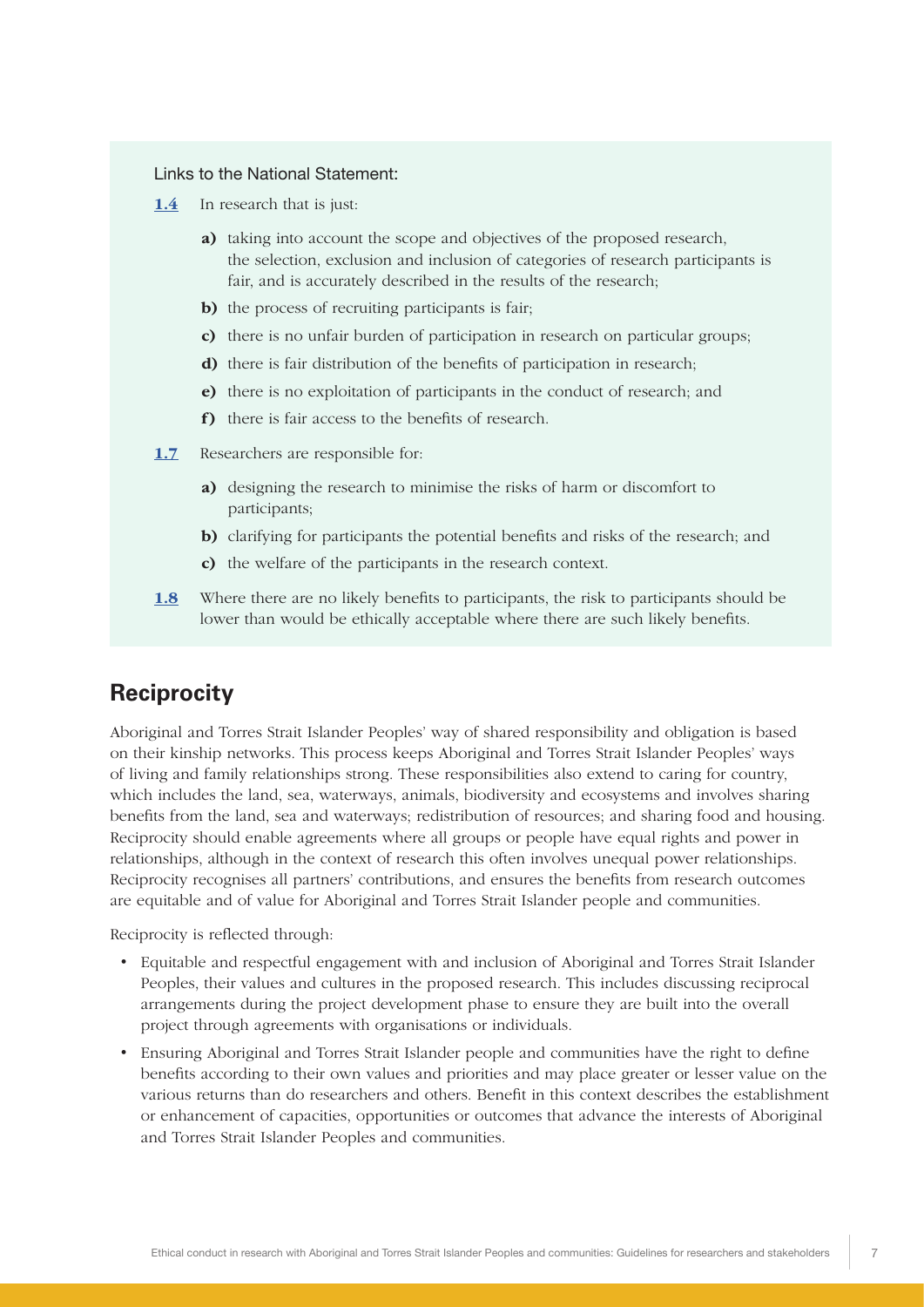- Understanding benefits for Aboriginal and Torres Strait Islander people and communities may:
	- take more than one form (e.g. better services, training, funding, sharing of knowledge)
	- not be immediate (e.g. an intervention may lead to a new service once the project is completed)
	- be of benefit to other people such as those who participated in the project, or all Aboriginal and Torres Strait Islander people and communities, or to the wider community as well.
- Respectful discussion to determine where the research process and intended outcomes may not benefit the community.
- Ensuring equitable distribution of benefit by acknowledging that benefits for researchers are likely to flow on for a long time after the project is completed by way of recognition, reputation and employment. In mutually beneficial relationships, the benefits may be tangible or intangible and may take many forms. Some benefits may not relate to the research project in question or there may be a lengthy process to realise some benefits. Equitable distribution of benefit is also discussed as part of the Equity value (see [page 6](#page-10-0)).

#### Demonstrating reciprocity

Examples of demonstrating reciprocity in research with Aboriginal and Torres Strait Islander people and communities could include:

- Identifying potential unintended consequences or impacts of the research and/or research process and developing strategies to address these where possible.
- Addressing relevant community, regional and/or jurisdictional priorities.
- Addressing existing or emerging needs articulated by Aboriginal and Torres Strait Islander people and communities.
- Establishing the potential benefits and implications of the project in terms of the values and aspirations of Aboriginal and Torres Strait Islander people and communities.
- Providing evidence of a capacity-building or capacity-strengthening development plan that describes how Aboriginal and Torres Strait Islander people and communities will benefit from the project directly (e.g. training, development or infrastructure) and indirectly (e.g. broader social, economic or political strategies at a local or jurisdictional level).

#### Links to the National Statement:

- [1.1\(d\)](https://www.nhmrc.gov.au/book/section-1-values-and-principles-ethical-conduct) Research that has merit is designed to ensure that respect for the participants is not compromised by the aims of the research, by the way it is carried out, or by the results.
- [1.10](https://www.nhmrc.gov.au/book/section-1-values-and-principles-ethical-conduct) Respect for human beings is a recognition of their intrinsic value. In human research, this recognition includes abiding by the values of research merit and integrity, justice and beneficence. Respect also requires having due regard for the welfare, beliefs, perceptions, customs and cultural heritage, both individual and collective, of those involved in research.
- [2.1.2](https://www.nhmrc.gov.au/book/chapter-2-1-risk-and-benefit) Risks to research participants are ethically acceptable only if they are justified by the potential benefits of the research.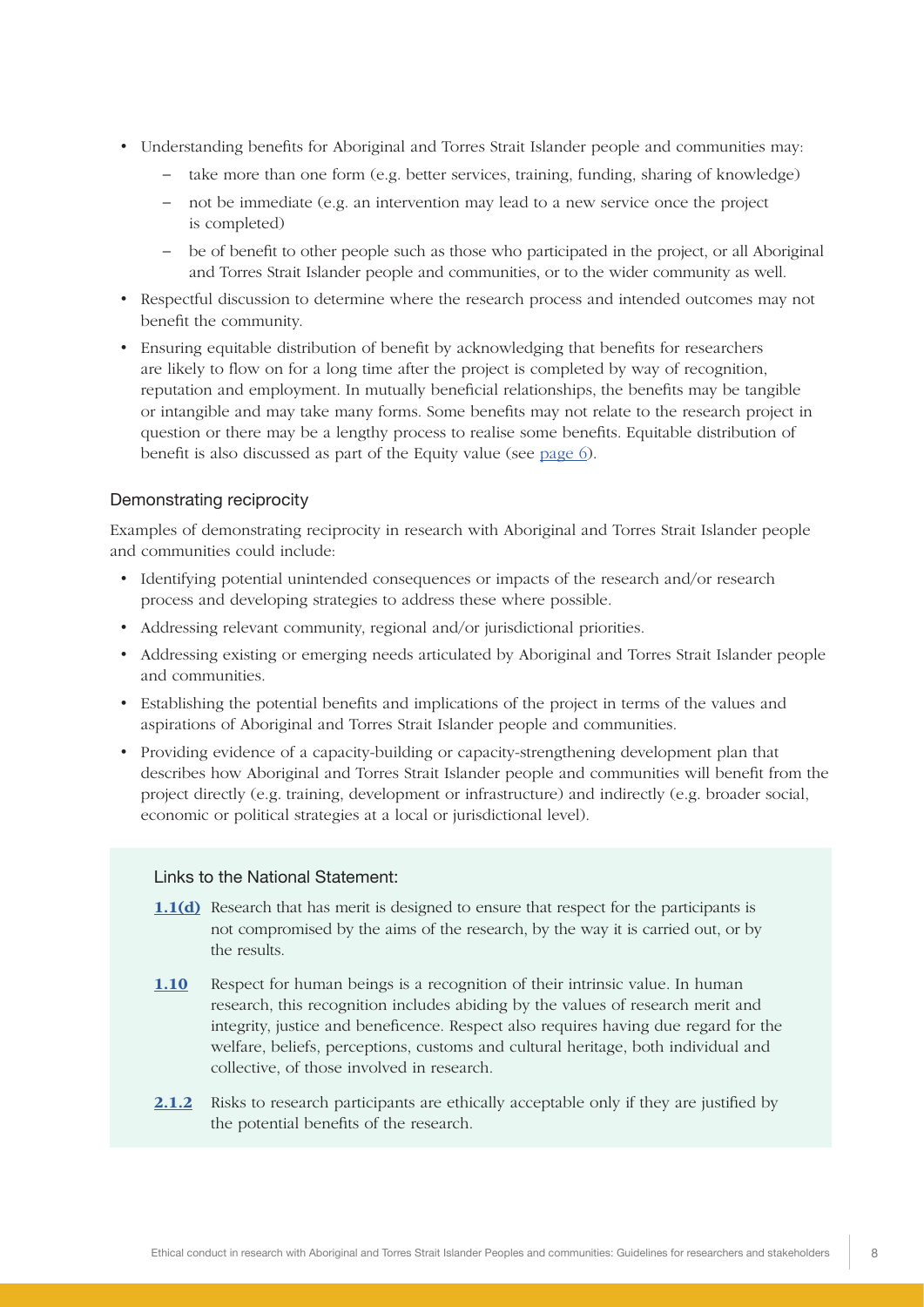### <span id="page-13-0"></span>**Respect**

Respect is expressed as having regard for the welfare, rights, knowledge, skills, beliefs, perceptions, customs and cultural heritage (both individual and collective) of people involved in research. Within Aboriginal and Torres Strait Islander cultures, respect is reinforced through, and in turn strengthens, dignity. A respectful relationship promotes trust and co-operation.

Respect is reflected through:

- Acknowledging and supporting the rights of people to hold and express different values, norms and aspirations.
- Self-awareness of one's own beliefs, attitudes and behaviours that may ignore differences between people. A lack of this self-awareness may result in incapacity to understand how research and ideas might be viewed by Aboriginal and Torres Strait Islander communities and contribute to further lack of recognition of cultural difference and diversity.
- Recognising and supporting the individual and collective contribution, interests and aspirations of Aboriginal and Torres Strait Islander people and communities, researchers and other partners in the research process.
- Ensuring trust, openness and engagement of participating individuals and communities this is as important as the scientific rigour of the research.
- Awareness and understanding that research has consequences for all those involved in the process. These consequences might be intended or unintended, short-term or long-term, positive or negative. Consideration of such consequences should be anticipated at the developmental stage of the research and taken into account throughout all stages of the research process.
- Mutual intent and agreement at the outset of any research project that describes when and how the research will be done, and who will engage in the research process (see Research agreements on [page 16\)](#page-20-0). This agreement must be respected throughout the research process. In this way, the values of all parties can be equally respected.

### Demonstrating respect

Examples of demonstrating respect in research with Aboriginal and Torres Strait Islander people and communities could include:

- Ensuring conditions for consent are satisfied for the research and all related activities (e.g. the engagement and consultation process, research agreements, intellectual property agreements, capacity development plans, knowledge translation plans and other relevant strategies). This means that participant decisions to participate are **voluntary**, the participants are **fully informed**, and that participants **understand** the information. This also relates to the Equity (see [page 6](#page-10-0)) and Reciprocity (see [page 7\)](#page-11-0) values. See [page 15](#page-19-0) for more detailed information about consent.
- Outlining how the decision-making process will actively involve Aboriginal and Torres Strait Islander people and communities.
- Negotiating a research agreement with Aboriginal and Torres Strait Islander people and communities that will be continually assessed throughout the research project.
- Engaging with Aboriginal and Torres Strait Islander communities and institutional structures when seeking Human Research Ethics Committee (HREC) approval.<sup>5</sup>

<sup>5</sup> See [NHMRC's website](https://www.nhmrc.gov.au/health-ethics/human-research-ethics-committees-hrecs) for more information about HRECs.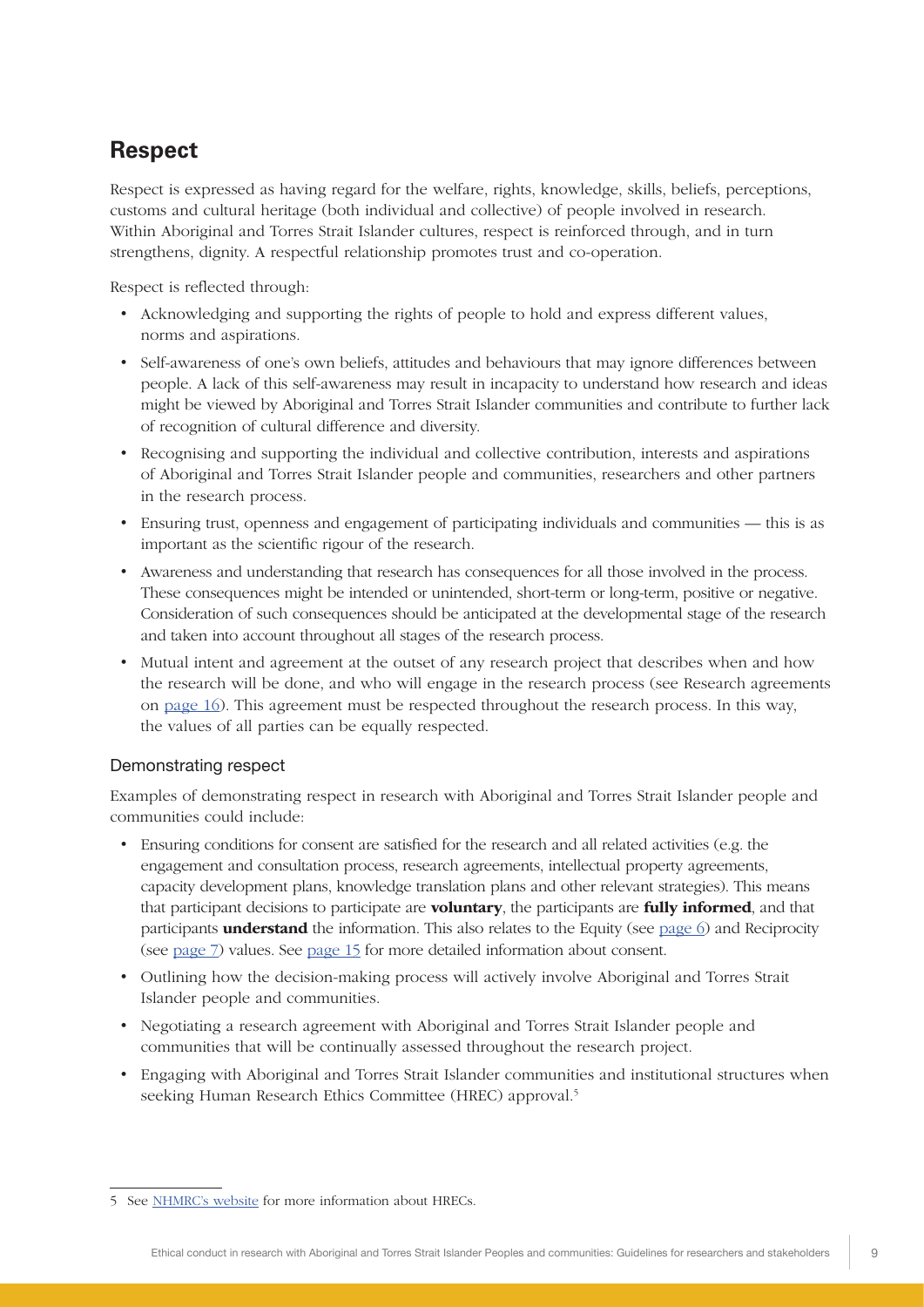- Providing information on how changes and/or cancellations to the project will be communicated, negotiated and endorsed by all stakeholders, including participants, organisations and HRECs (e.g. information sheets, telephone calls, attendance at a community meeting, a board meeting or through a research advisory committee).
- Recognising and acknowledging the individual and collective contribution of Aboriginal and Torres Strait Islander participants and groups (e.g. through acknowledgement in final reports, publications and/or presentations).

#### Links to the National Statement:

- [1.10](https://www.nhmrc.gov.au/book/section-1-values-and-principles-ethical-conduct) Respect for human beings is a recognition of their intrinsic value. In human research, this recognition includes abiding by the values of research merit and integrity, justice and beneficence. Respect also requires having due regard for the welfare, beliefs, perceptions, customs and cultural heritage, both individual and collective, of those involved in research.
- [1.11](https://www.nhmrc.gov.au/book/section-1-values-and-principles-ethical-conduct) Researchers and their institutions should respect the privacy, confidentiality and cultural sensitivities of the participants and, where relevant, of their communities. Any specific agreements made with the participants or the community should be fulfilled.
- [2.2.1](https://www.nhmrc.gov.au/book/chapter-2-2-general-requirements-consent) The guiding principle for researchers is that a person's decision to participate in research is to be voluntary, and based on sufficient information and adequate understanding of both the proposed research and the implications of participation in it. For qualifications of this principle, see *[Chapter 2.3: Qualifying or waiving](https://www.nhmrc.gov.au/book/national-statement-ethical-conduct-human-research-2007-updated-december-2013/chapter-2-3-qualif)  [conditions for consent.](https://www.nhmrc.gov.au/book/national-statement-ethical-conduct-human-research-2007-updated-december-2013/chapter-2-3-qualif)*
- [2.2.2](https://www.nhmrc.gov.au/book/chapter-2-2-general-requirements-consent) Participation that is voluntary and based on sufficient information requires an adequate understanding of the purpose, methods, demands, risks and potential benefits of the research.
- [2.2.5](https://www.nhmrc.gov.au/book/chapter-2-2-general-requirements-consent) Consent may be expressed orally, in writing or by some other means (for example, return of a survey, or conduct implying consent), depending on:
	- a) the nature, complexity and level of risk of the research; and
	- b) the participant's personal and cultural circumstances.
- [2.2.9](https://www.nhmrc.gov.au/book/chapter-2-2-general-requirements-consent) No person should be subject to coercion or pressure in deciding whether to participate. Even where there is no overt coercion or pressure, consent might reflect deference to the researcher's perceived position of power, or to someone else's wishes. Here as always, a person should be included as a participant only if his or her consent is voluntary.
- [2.2.13](https://www.nhmrc.gov.au/book/chapter-2-2-general-requirements-consent) Within some communities, decisions about participation in research may involve not only individuals but also properly interested parties such as formally constituted bodies, institutions, families or community elders. Researchers need to engage with all properly interested parties in planning the research.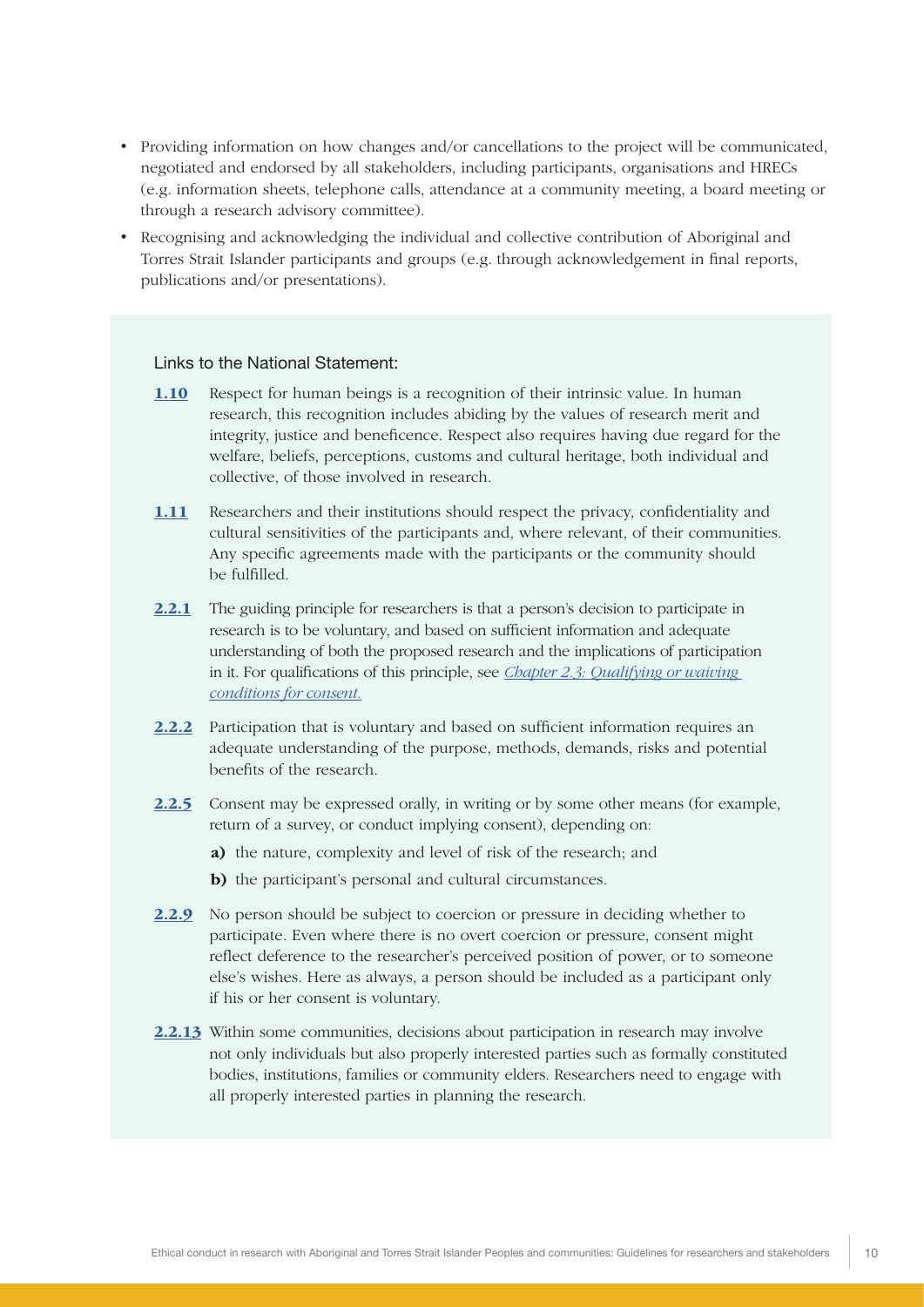### <span id="page-15-0"></span>**Responsibility**

Central to Aboriginal and Torres Strait Islander societies and cultures is the recognition of core responsibilities. These responsibilities include caring for country, kinship bonds, caring for others and the maintenance of harmony and balance within and between the physical and spiritual realms. A key responsibility within this framework is to do no harm, including avoiding having an adverse impact on the ability of others to comply with their responsibilities. Also, an individual's responsibilities are not limited to them alone and may relate to the accountability of others. Responsibilities may be shared with others so that as a group they will also be held accountable.

Responsibility is reflected through:

- Inflicting no harm. There is a clear responsibility for researchers to do no harm to Aboriginal and Torres Strait Islander individuals or communities or to those things that they value. The risk of harm, discomfort or inconvenience to participants and to others must be assessed; and research is ethically acceptable only when its potential benefits justify any risks involved in the research. Information about assessing risk and benefit can be found in [Chapter 2.1 of the National Statement.](https://www.nhmrc.gov.au/book/chapter-2-1-risk-and-benefit)
- Establishing processes to ensure researchers' accountability to individuals, families and communities, particularly in relation to the cultural and social dimensions of Aboriginal and Torres Strait Islander life. When engaging Aboriginal and Torres Strait Islander people and communities in research, researchers carry responsibilities in addition to the science of their research. The connection between their research and community life brings responsibilities for which the researchers or members of the community may be held accountable. Ethical research occurs when harmony between the sets of responsibilities is established, participants' rights are protected, trust is maintained and mutual accountability is clear. Information about building relationships can be found in *[Keeping research on](https://www.nhmrc.gov.au/guidelines-publications/ind3)  [track II 2018](https://www.nhmrc.gov.au/guidelines-publications/ind3)*.

#### Demonstrating responsibility

Examples of demonstrating responsibility in research with Aboriginal and Torres Strait Islander people and communities could include:

- Negotiating with Aboriginal and Torres Strait Islander people and communities about the project plan, purpose and methodology; feedback of project results and outcomes; and any sharing of intellectual property rights (see [pages 17–18](#page-21-0) and also *[Keeping research on track II 2018](https://www.nhmrc.gov.au/guidelines-publications/ind3)*).
- Providing all relevant information for the participants prior to seeking consent, so participants and researchers can consider and manage potential implications of research participation for individual participants, communities, and the partners or family members of participants.
- Ensuring the research proposal addresses agreed arrangements about publication of the research results, including clear provisions relating to joint sign-off for publication and ensuring that individuals and/or communities are not identifiable, if appropriate (e.g. through applying privacy-preserving protocols whereby names, places and other identifying features, including biological samples, are removed across datasets such as interview transcripts, diaries or field notes).
- Ensuring that risk management strategies are in place and that these strategies cover all aspects of the research project.
- Engaging participants and communities in monitoring and evaluating ethical research practice to minimise the likelihood of any unintended consequences arising from or occurring after the research project.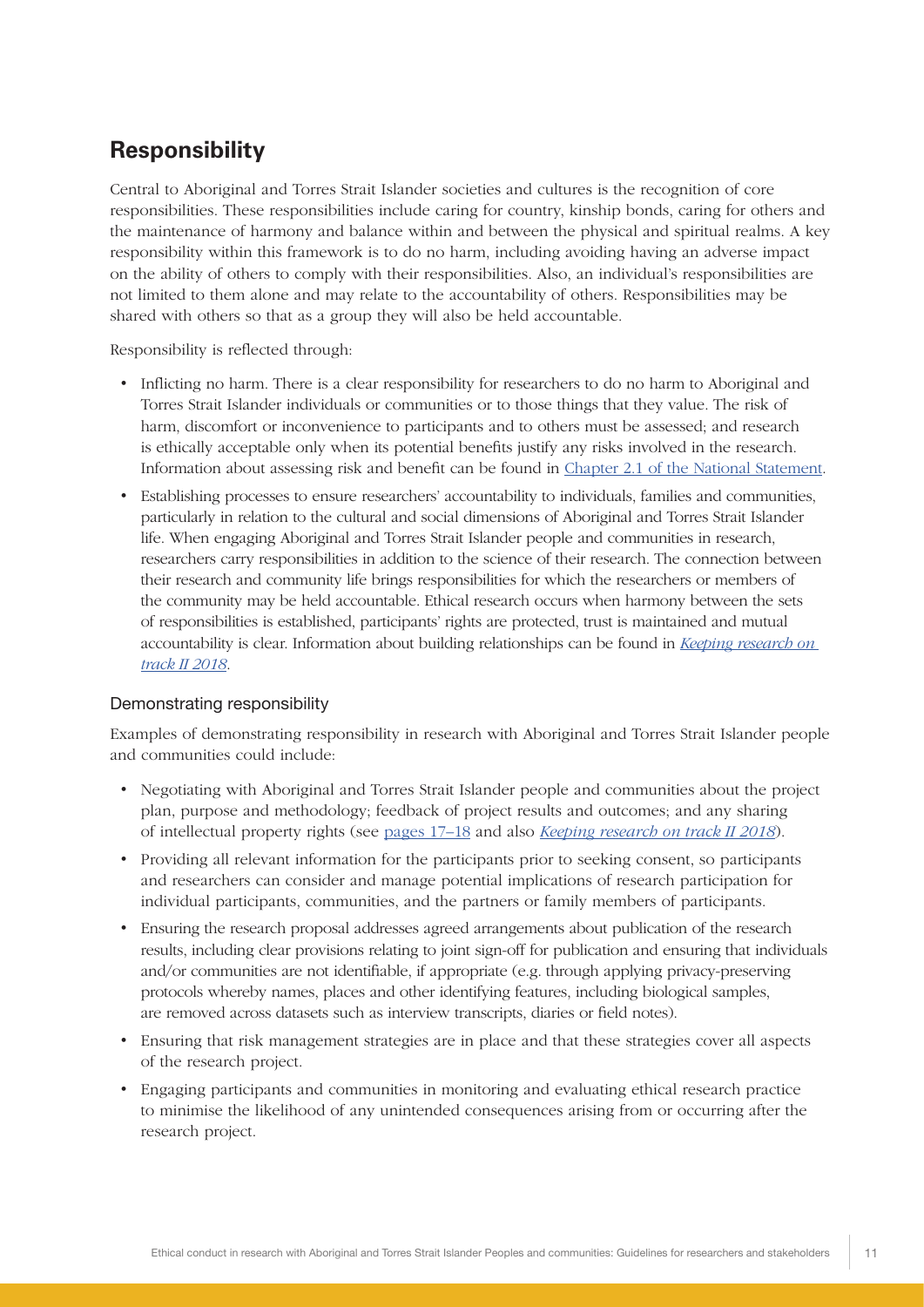#### Links to the National Statement:

- [1.1](https://www.nhmrc.gov.au/book/section-1-values-and-principles-ethical-conduct) Research that has merit is:
	- a) justifiable by its potential benefit, which may include its contribution to knowledge and understanding, to improved social welfare and individual wellbeing, and to the skill and expertise of researchers. What constitutes potential benefit and whether it justifies research may sometimes require consultation with the relevant communities;
	- b) designed or developed using methods appropriate for achieving the aims of the proposal;
	- c) based on a thorough study of the current literature, as well as previous studies. This does not exclude the possibility of novel research for which there is little or no literature available, or research requiring a quick response to an unforeseen situation;
	- d) designed to ensure that respect for the participants is not compromised by the aims of the research, by the way it is carried out, or by the results;
	- e) conducted or supervised by persons or teams with experience, qualifications and competence that are appropriate for the research; and
	- f) conducted using facilities and resources appropriate for the research.
- **[1.3](https://www.nhmrc.gov.au/book/section-1-values-and-principles-ethical-conduct)** Research that is conducted with integrity is carried out by researchers with a commitment to:
	- a) searching for knowledge and understanding;
	- b) following recognised principles of research conduct;
	- c) conducting research honestly; and
	- d) disseminating and communicating results, whether favourable or unfavourable, in ways that permit scrutiny and contribute to public knowledge and understanding.
- [1.5](https://www.nhmrc.gov.au/book/section-1-values-and-principles-ethical-conduct) Research outcomes should be made accessible to research participants in a way that is timely and clear.
- [1.6](https://www.nhmrc.gov.au/book/section-1-values-and-principles-ethical-conduct) The likely benefit of the research must justify any risks of harm or discomfort to participants. The likely benefit may be to the participants, to the wider community, or to both.
- [1.11](https://www.nhmrc.gov.au/book/section-1-values-and-principles-ethical-conduct) Researchers and their institutions should respect the privacy, confidentiality and cultural sensitivities of the participants and, where relevant, of their communities. Any specific agreements made with the participants or the community should be fulfilled.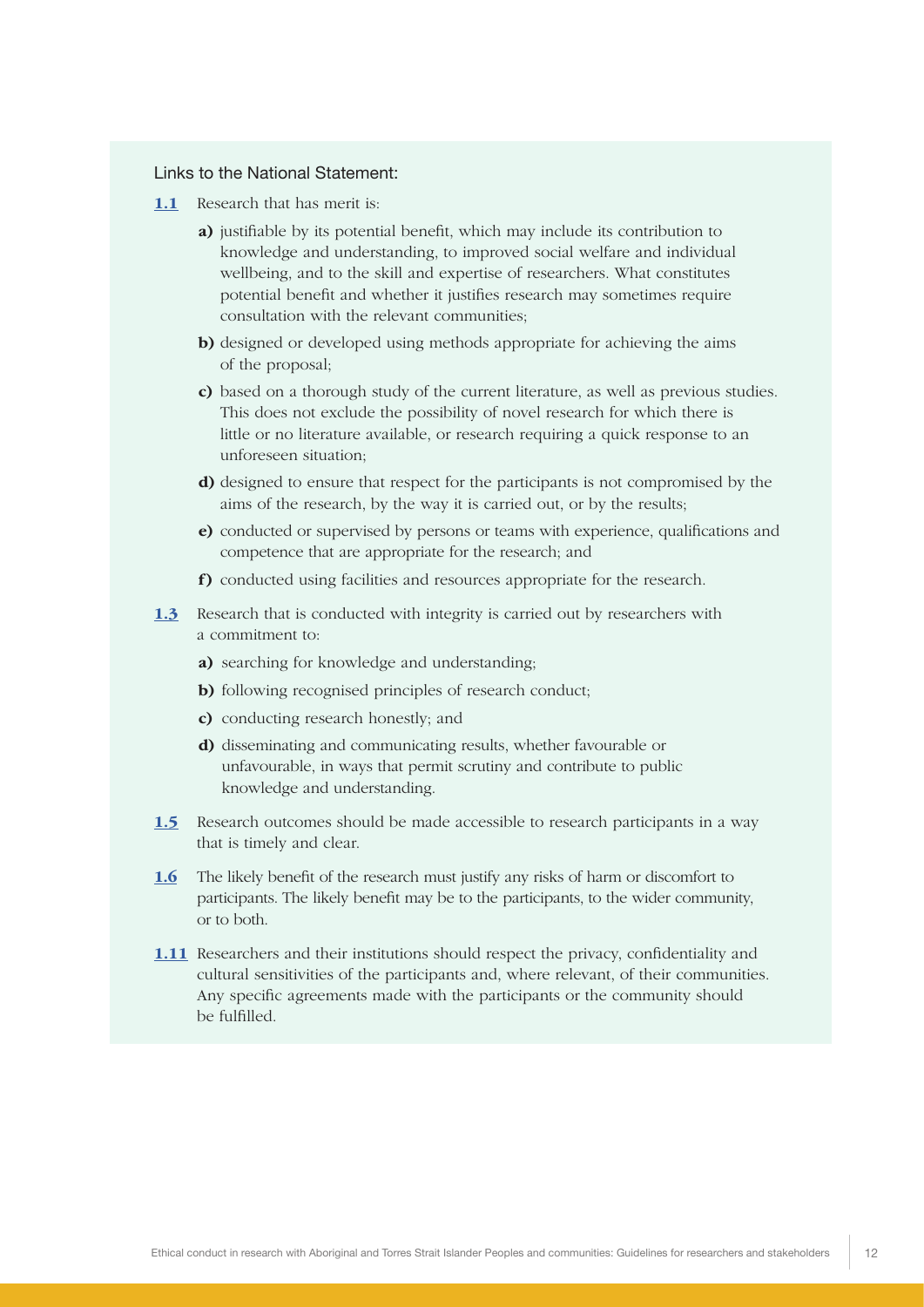### <span id="page-17-0"></span>How to use the Guidelines

The Guidelines apply to all research with Aboriginal and Torres Strait Islander people and communities. The Guidelines should inform all steps in the research process including conception (the initial idea), design (planning the research), conduct (ways of doing the research), reporting (what happened), and dissemination of findings (circulation to relevant bodies). The Guidelines apply to all researchers, whether they are Aboriginal or Torres Strait Islander people, other Australians or international researchers.

The application of the Guidelines always requires deliberation on the values and principles and the exercise of judgement, and needs to be considered within the context of different research projects.

The Guidelines should be used in conjunction with the following:

- The *[National Statement on Ethical Conduct in Human Research](https://www.nhmrc.gov.au/guidelines-publications/e72)* (the National Statement) is the principal guideline setting out the requirements for the ethical design, review and conduct of human research in Australia. It is grounded in four main principles: respect; research merit and integrity; justice; and beneficence. This facilitates consideration of the risks and benefits of the research and the level of ethical oversight required. The National Statement aims to be compatible with the interdisciplinary nature of many types and methods of research. The National Statement also has chapters about specific types of research (such as research involving biospecimens, genomics or xenotransplantation).<sup>6</sup> A research proposal involving Aboriginal and Torres Strait Islander people and communities should meet the requirements of the Guidelines as well as relevant sections of the National Statement.
- The *[Australian Code for Responsible Conduct of Research](https://www.nhmrc.gov.au/guidelines-publications/r41)* (the Code) guides institutions and researchers in responsible research practices. The Code promotes integrity in research and explains what is expected of researchers by the community.
- *[Keeping research on track II 2018](https://www.nhmrc.gov.au/guidelines-publications/ind3)* provides advice about how the values and principles in the Guidelines can be put into practice in research projects with Aboriginal and Torres Strait Islander people and communities. It is designed primarily for Aboriginal and Torres Strait Islander people and communities to use when they are considering conducting or being involved with research. It helps people become familiar with the stages in the research journey and make decisions about participating in research. It is also a useful resource for researchers and others interested in research with Aboriginal and Torres Strait Islander people and communities.
- *[Ethical considerations in quality assurance and evaluation activities 2014](https://www.nhmrc.gov.au/guidelines-publications/e111)* is designed to assist organisations in deciding the appropriate level of oversight for quality assurance and evaluation activities. It provides guidance for the consideration of ethical issues and assists in identifying triggers for when quality assurance or evaluations may require ethics review.

In addition to meeting the requirements of the National Statement and the Code, research involving people is subject to a variety of legislative and other regulatory requirements at Commonwealth, state and territory levels. All activities referred to in the Guidelines must be carried out in compliance with existing legislative and regulatory frameworks.

<sup>6</sup> National Health and Medical Research Council [NHMRC], Australian Research Council [ARC] & Universities Australia [UA] (2007, updated 2018) [National Statement on Ethical Conduct in Human Research](https://www.nhmrc.gov.au/guidelines-publications/e72) (Chapters 3.2, 3.3 and 3.4).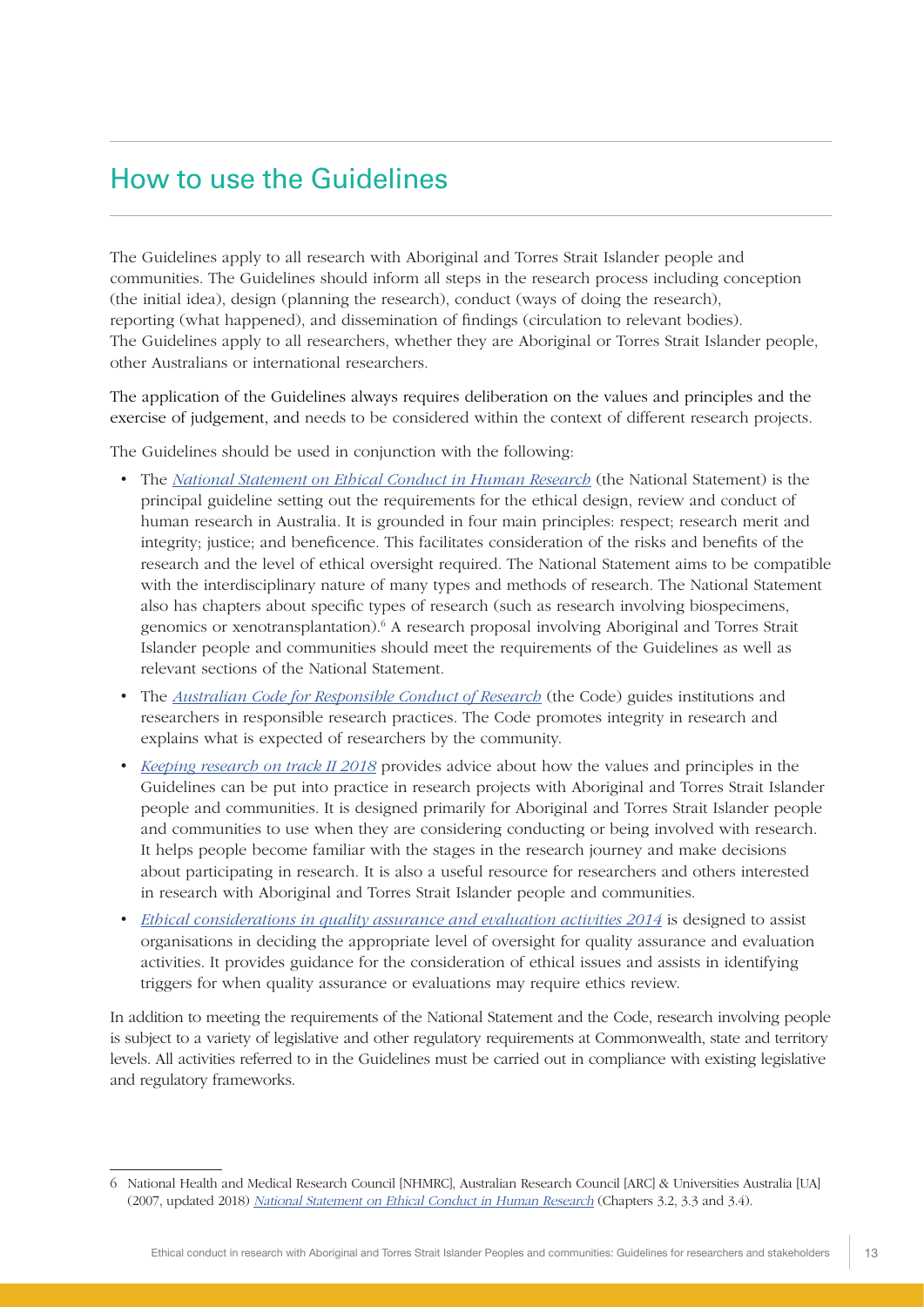The [Australian Institute of Aboriginal and Torres Strait Islander Studies](http://aiatsis.gov.au/) produces the *[Guidelines](http://aiatsis.gov.au/research/ethical-research/guidelines-ethical-research-australian-indigenous-studies)  [for Ethical Research in Australian Indigenous Studies 2012](http://aiatsis.gov.au/research/ethical-research/guidelines-ethical-research-australian-indigenous-studies)*. Researchers may need to use these guidelines as well.

There are various Aboriginal and Torres Strait Islander bodies and organisations that researchers should also engage with, depending on the nature of the research project. These bodies and organisations could be engaged as participants in research, engaged to help researchers recruit suitable participants for research and/or engaged to provide regulatory guidance on the conduct and location of the project.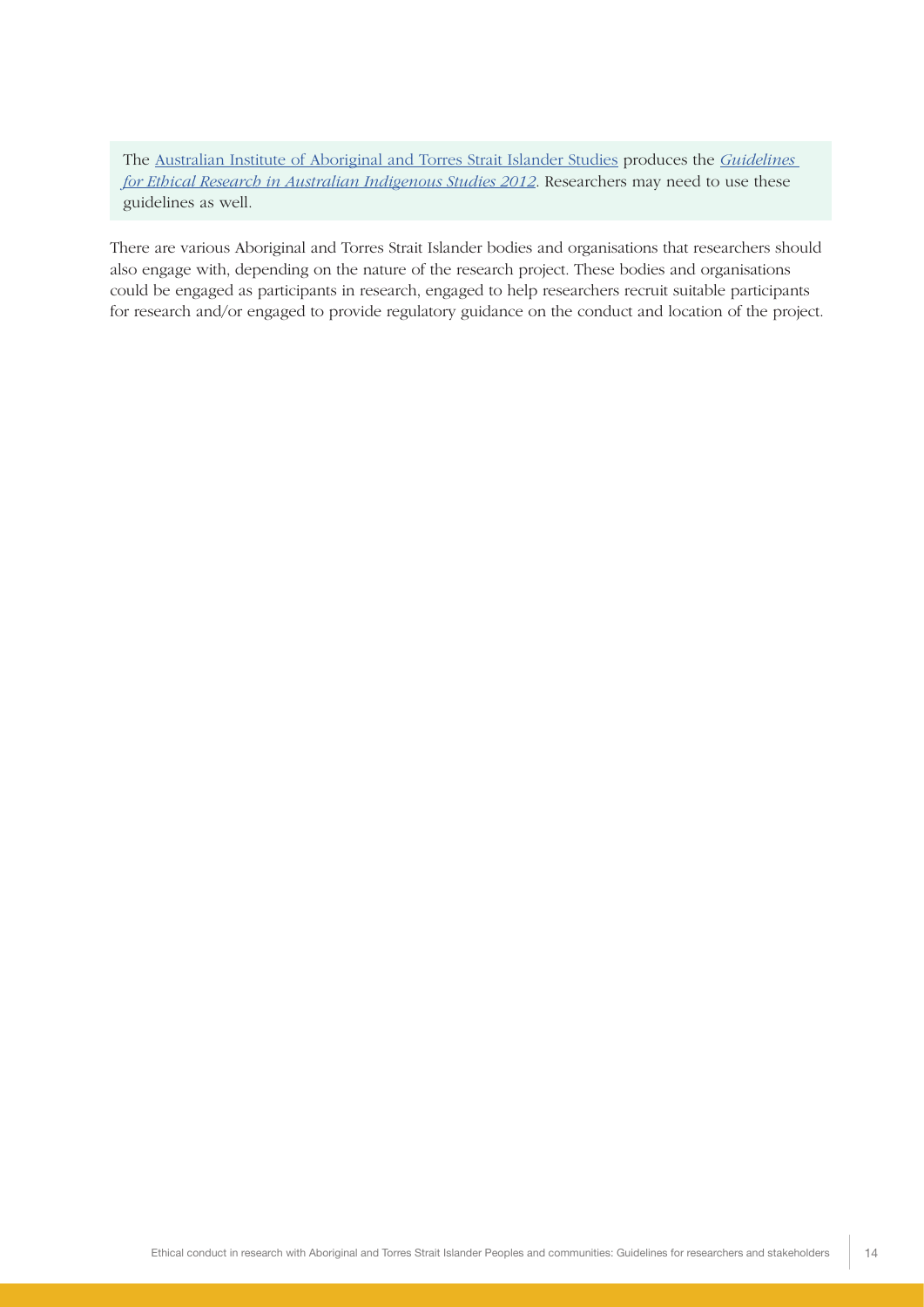### <span id="page-19-0"></span>Related principles

The principles in the Guidelines are consistent with the rights of Aboriginal and Torres Strait Islander Peoples to be involved in all aspects of research undertaken with individuals and within communities and organisations. Some particular principles are detailed below and further information about rights and participating in research are in *[Keeping research on track II 2018](https://www.nhmrc.gov.au/guidelines-publications/ind3)*. These principles, as well as the six core values, should be reflected in ways appropriate to the context of the research project throughout the eight steps of the research journey. These eight steps are outlined in *[Keeping research](https://www.nhmrc.gov.au/guidelines-publications/ind3)  [on track II 2018](https://www.nhmrc.gov.au/guidelines-publications/ind3)*.

The Guidelines also acknowledge principles outlined in international agreements, such as the *[United](https://www.humanrights.gov.au/publications/un-declaration-rights-indigenous-peoples-1)  [Nations Declaration on the Rights of Indigenous Peoples](https://www.humanrights.gov.au/publications/un-declaration-rights-indigenous-peoples-1)*, which affirms the minimum standards for the survival, dignity, security and wellbeing of Indigenous people world-wide and enshrines Indigenous people's right to be different. In particular, the Guidelines affirm the right to self-determination that is contained in Article 1 of the *International Covenant on Civil and Political Rights* and in Article 1 of the *International Covenant on Economic, Social and Cultural Rights*.

### Consent

Related to these principles are the rights all people have in terms of **free, prior** and **informed** consent in all aspects of the research process. Consent assumes that people are consulted and participate in an honest and open process of negotiation that ensures that all parties are equal – that is, no one party has more power or strength than any other, Indigenous group or community decision-making processes are allowed to operate, and Indigenous peoples' right to choose how they want to live is respected.<sup>7</sup> Critical to the understanding of consent, the terms free, prior and informed are defined as follows:

- **Free:** Implies that participation is voluntary and that no force, bullying, pressure or withholding of services is used or perceived to be used to obtain consent.
- **Prior:** Implies consent is to be sought in plenty of time before any approval or beginning of activities and that respect is shown to time needed for consultation and consensus processes.
- Informed: Implies that information about the project is provided in a clear and understandable way. This includes the nature, size, pace, reversibility and scope of any proposed project or activity; the purpose of the project as well as its duration; locality and areas affected; a preliminary assessment of the likely economic, social, cultural and environmental impact, including potential risks; people likely to be involved in doing the project; and procedures the project may entail. This process should also explain that participants can decline to consent or withdraw consent during the research project. Participants must be kept fully informed if the project or process changes and in situations when early or interim results are identified. Information must be clear, understandable and provided in a language or format that is understood by participants; an interpreter may need to be provided to help with this process. If people do not understand the information, then they have not been informed.<sup>8</sup>

<sup>7</sup> United Nations (2008) *[United Nations Declaration on the Rights of Indigenous Peoples](https://www.humanrights.gov.au/publications/un-declaration-rights-indigenous-peoples-1)*.

<sup>8</sup> Adapted from 'Free prior and informed consent: Elements of a common understanding', excerpt from the Report of the International Workshop on Methodologies Regarding Free Prior and Informed Consent E/C.19/2005/3, Secretariat of the UN Permanent Forum on Indigenous Issues, accessed at [https://www.humanrights.gov.au/publications/2005](https://www.humanrights.gov.au/publications/2005-international-conference-engaging-communities-free-prior-and-informed-consent) [international-conference-engaging-communities-free-prior-and-informed-consent.](https://www.humanrights.gov.au/publications/2005-international-conference-engaging-communities-free-prior-and-informed-consent)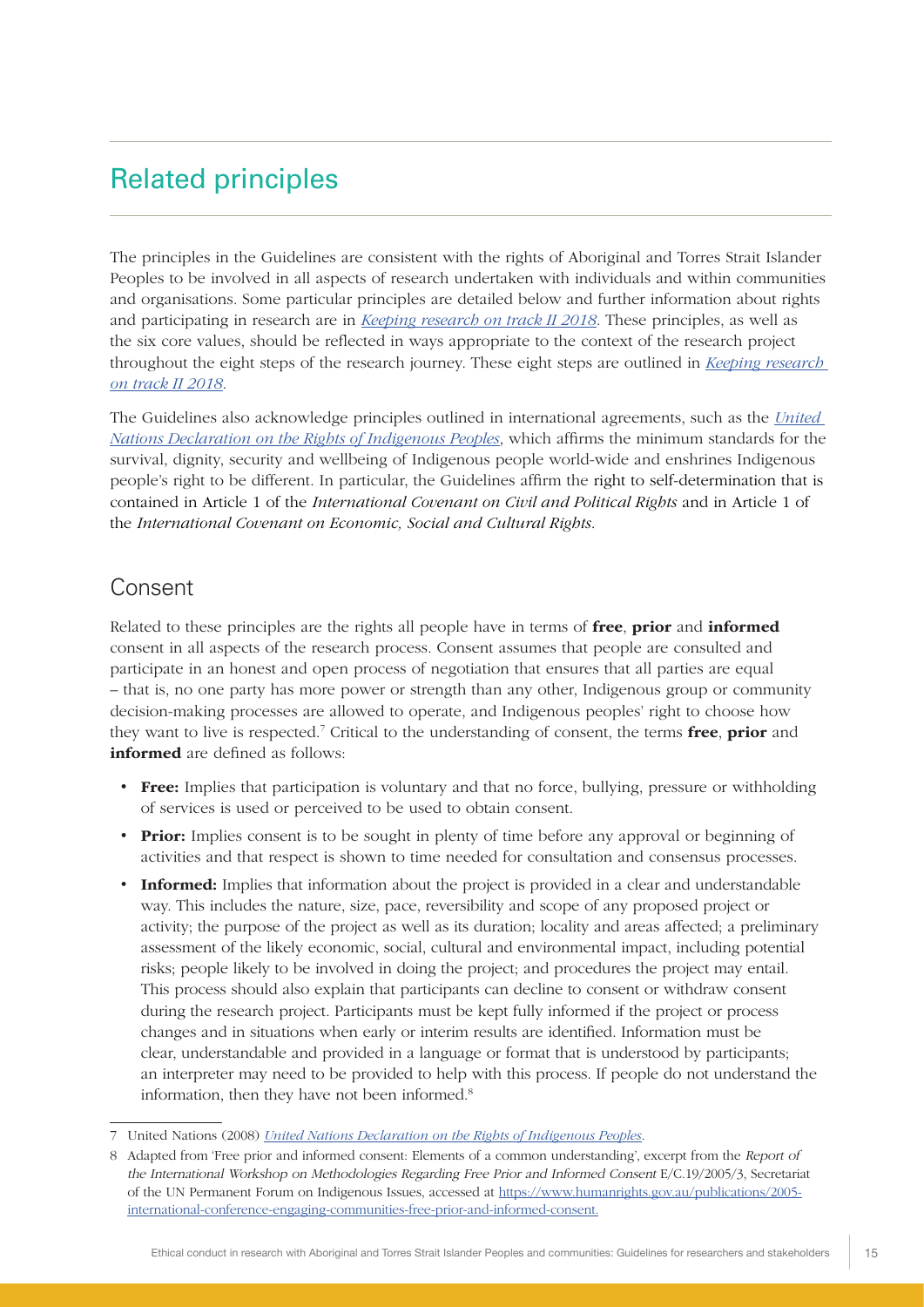<span id="page-20-0"></span>The [National Statement](https://www.nhmrc.gov.au/book/chapter-2-2-general-requirements-consent) uses slightly different terms to describe these same principles and states that respect for people involves giving scope to people's capacity to make their own decisions. In the research context, this normally requires that participation be the result of a choice made by participants. The National Statement specifies that consent has the following conditions: consent should be a **voluntary** choice (free), and should be based on **sufficient information** before any activity begins (prior) and **adequate understanding** of the purpose, methods, demands, risks and potential benefits of the proposed research and the implications of participation in it (informed).9 Use of the term 'consent' throughout the Guidelines reflects the application of all three principles as outlined in the [National Statement.](https://www.nhmrc.gov.au/book/chapter-2-2-general-requirements-consent)

Decisions about participation in research may sometimes involve the whole community and not only individuals. Researchers may need to seek community consent as well as individual consent. Research agreements (see below) and letters of support (see *[Keeping research on track II 2018](https://www.nhmrc.gov.au/guidelines-publications/ind3)*) can also assist in gaining community consent.

Consent may be expressed orally, in writing or another way (e.g. by return of a survey, or conduct implying consent such as attending an interview). This will depend on the nature, complexity and level of risk of the research as well as the participant's personal and cultural circumstances.

[See Chapter 2.2 of the National Statement](https://www.nhmrc.gov.au/book/chapter-2-2-general-requirements-consent).

Communicating information to participants and seeking their consent should not be merely to satisfy a formal requirement. The aim is mutual understanding between researchers and participants. This aim requires an opportunity for participants to ask questions and to discuss the information and their decision with others if they wish.<sup>10</sup> Information that should be provided to participants is listed at paragraph 2.2.6 [of the National Statement](https://www.nhmrc.gov.au/book/chapter-2-2-general-requirements-consent). Participant information and consent processes should cover all steps in the research process (as outlined in *[Keeping research on track II 2018](https://www.nhmrc.gov.au/guidelines-publications/ind3)*) and any written consent form should refer back to any relevant, detailed information sheet that has been provided to participants.

### Research agreements

The purpose of a research agreement is to have a negotiated agreement with Aboriginal and Torres Strait Islander organisations and communities so that each party fully understands what is expected from them and each other. Research agreements are important because they provide protection for organisations and communities involved in the research and for researchers and research institutions. Agreements should be a collaborative process with all parties working together in the development of the agreement. Agreements should include how researchers, organisations and communities will work together respectfully, define roles and responsibilities throughout the research process, identify conflict resolution and complaint processes, outline communication and dissemination strategies, and outline the protection of any intellectual property.

<sup>9</sup> NHMRC, ARC & UA (2007, updated 2018) [National Statement on Ethical Conduct in Human Research](https://www.nhmrc.gov.au/guidelines-publications/e72) p.16. See Chapter 2.2 of the National Statement for further information.

<sup>10</sup> NHMRC, ARC & UA (2007, updated 2018) [National Statement on Ethical Conduct in Human Research](https://www.nhmrc.gov.au/guidelines-publications/e72) p.16. See Chapter 2.2 of the National Statement for further information.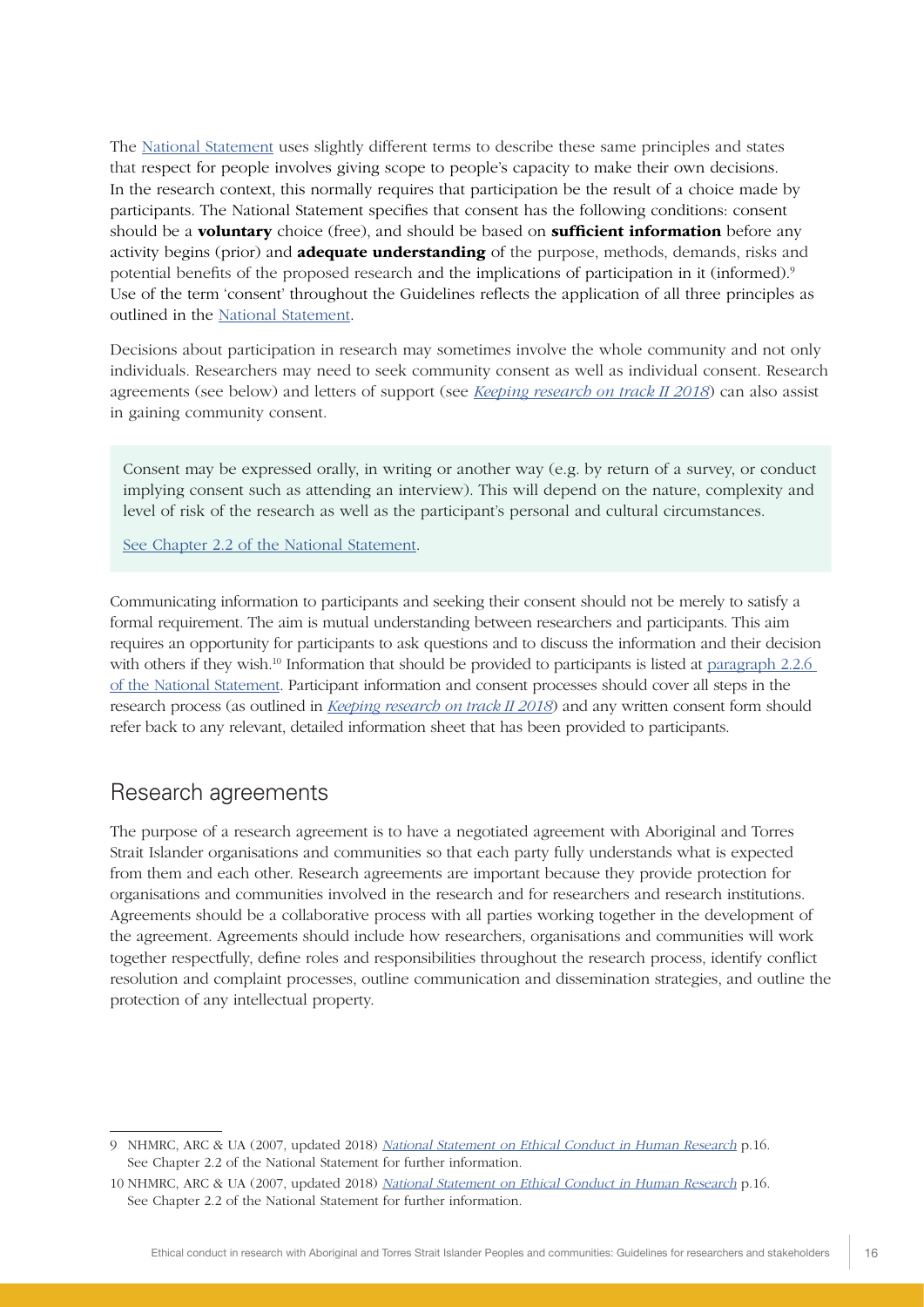<span id="page-21-0"></span>Such agreements will vary in format, formality and complexity, depending on the characteristics of each research project. However, the agreement should be comprehensive and cover all aspects of the research, incorporating ethical principles appropriate when working with Aboriginal and Torres Strait Islander Peoples. In some cases (such as research resulting in commercial products), legal documents will likely be required. When more than one research institution is involved, multi-institutional agreements may be required.

The [Guidelines for Ethical Research in Australian Indigenous Studies 2012](http://aiatsis.gov.au/research/ethical-research/guidelines-ethical-research-australian-indigenous-studies) from the Australian [Institute of Aboriginal and Torres Strait Islander Studies](http://aiatsis.gov.au/) also provides advice about what to include in research agreements.

There is also information about research agreements in *[Keeping research on track II 2018](https://www.nhmrc.gov.au/guidelines-publications/ind3)*.

### Cultural and intellectual property

Aboriginal and Torres Strait Islander Peoples have the right to assert and retain ownership of the cultural and intellectual property related to the information that is provided to a research project and it is important that these rights are respected. Ownership may take many forms, including as rights recognised under Australian and international intellectual property laws. However, cultural and intellectual property is not limited to only those forms of knowledge.

Aboriginal and Torres Strait Islander Peoples have developed a close and unique connection with the country and environments in which they live. They have established distinct systems of knowledge, innovation and practices relating to the uses and management of biological diversity on country and environments. This knowledge forms part of a wider body of Aboriginal and Torres Strait Islander cultural and intellectual property. Much of this knowledge forms an important contribution to research and development, particularly in areas such as pharmaceuticals, and agriculture and cosmetic products. In the context of these uses, Aboriginal and Torres Strait Islander Peoples' rights as traditional holders and custodians of this knowledge have not been adequately recognised or preserved. Given this, Aboriginal and Torres Strait Islander Peoples demand not only recognition and preservation of their traditional knowledge, but also to have a fair and equitable share of any benefits derived from the uses of this traditional knowledge.

Research agreements should cover the management of Aboriginal and Torres Strait Islander cultural and intellectual property rights. It is important to note that Western law may establish different forms of intellectual and cultural property or protect it in different ways to how Aboriginal and Torres Strait Islander Peoples conceive and recognise their cultural and intellectual property. For example, copyright law's conceptions of individual authorship, or the requirement for artistic and literary works to be 'fixed' in a material form, may not guarantee the appropriate recognition or protection of communal or oral forms of knowledge. Copyright law may also not provide sufficient protection for secret or sensitive cultural knowledge and practices from its secondary use by individuals other than the research team.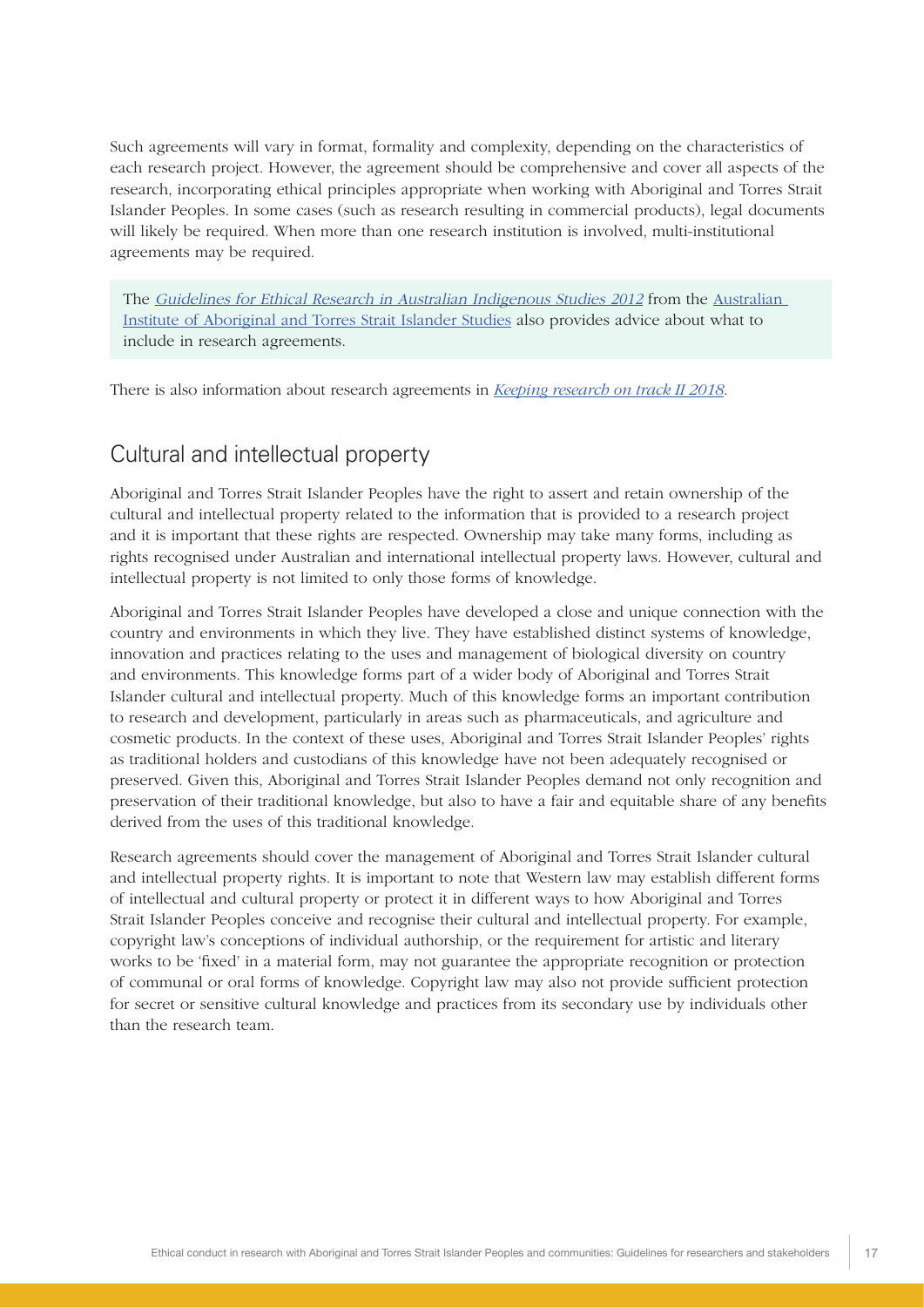Likewise, a narrow application of inventorship and 'prior art' under patent law may leave Aboriginal and Torres Strait Islander people and communities at risk of commercial exploitation or unable to jointly benefit from the commercialisation of their traditional knowledge.<sup>11</sup> Because of these differences, researchers must be sensitive to the limitations of applying standard intellectual property agreements and recognise the differences between intellectual property law and notions of ownership.

Aboriginal and Torres Strait Islander Peoples have the right to discuss co-ownership or to retain ownership of intellectual property. They also have the right to discuss co-authorship and any shared copyright of published and recorded works and performances where this is applicable. This would ensure that Aboriginal and Torres Strait Islander Peoples are able to continue to tell their stories in any form and continue to use the information without complicated circumstances arising.

Aboriginal and Torres Strait Islander cultural and intellectual property has been recognised in the [Australian Institute of Aboriginal and Torres Strait Islander Studies](http://aiatsis.gov.au/) *[Guidelines for Ethical Research in](http://aiatsis.gov.au/research/ethical-research/guidelines-ethical-research-australian-indigenous-studies)  [Australian Indigenous Studies 2012](http://aiatsis.gov.au/research/ethical-research/guidelines-ethical-research-australian-indigenous-studies)* in the form of two principles:

• Principle 3: The rights of Indigenous peoples to their intangible heritage must be recognised.

Research projects should be conducted in accordance with the principle of Indigenous peoples' rights to maintain, control, protect and develop their intangible heritage, including their cultural heritage, traditional knowledge, traditional cultural expressions and intellectual property.

• Principle 4: Rights in the traditional knowledge and traditional cultural expressions of Indigenous peoples must be respected, protected and maintained. Indigenous traditional knowledge and traditional cultural expressions are part of the heritage that exists in the cultural practices, resources and knowledge systems of Indigenous peoples, and that are passed on by them in expressing their cultural identity. To respect, protect and maintain

these rights, researchers must have a good understanding of the nature of Indigenous traditional knowledge systems, traditional cultural expressions and intellectual property.<sup>12</sup>

This means anything that is written, spoken or created by Aboriginal and Torres Strait Islander Peoples, whether it is a story, a painting, a sculpture, an object, a dance, a song, or music (cultural practices) and any knowledge of their land, culture or kinship that is used to express their cultural identity, should be considered the cultural and intellectual property of the contributor (and, potentially, their community) and should be respected as such. It is acknowledged that Aboriginal and Torres Strait Islander Peoples' intellectual property continues to expand via inclusion of contemporary creative and original works that have originated from Aboriginal and Torres Strait Islander cultural heritage.

A number of intellectual property terms are defined in the Glossary on [page 25](#page-29-0). Some other resources about cultural and intellectual property management and copyright as these relate to Aboriginal and Torres Strait Islander Peoples are provided in the Further resources section on [page 22](#page-26-0).

This is a complex area, and for detailed information or project-specific guidance, researchers, participants and communities should seek further advice from appropriate professionals in this field.

<sup>11</sup> Commercialisation means extracting value from intellectual property by marketing a new product, production method or service based at least partly on that intellectual property (IP Australia, 2017, *[Understand Commercialisation](https://www.ipaustralia.gov.au/understanding-ip/commercialise-your-ip/understand-commercialisation)*).

<sup>12</sup> Australian Institute of Aboriginal and Torres Strait Islander Studies (2012) *[Guidelines for Ethical Research in](http://aiatsis.gov.au/research/ethical-research/guidelines-ethical-research-australian-indigenous-studies)  [Australian Indigenous Studies 2012](http://aiatsis.gov.au/research/ethical-research/guidelines-ethical-research-australian-indigenous-studies)*, pp.5–6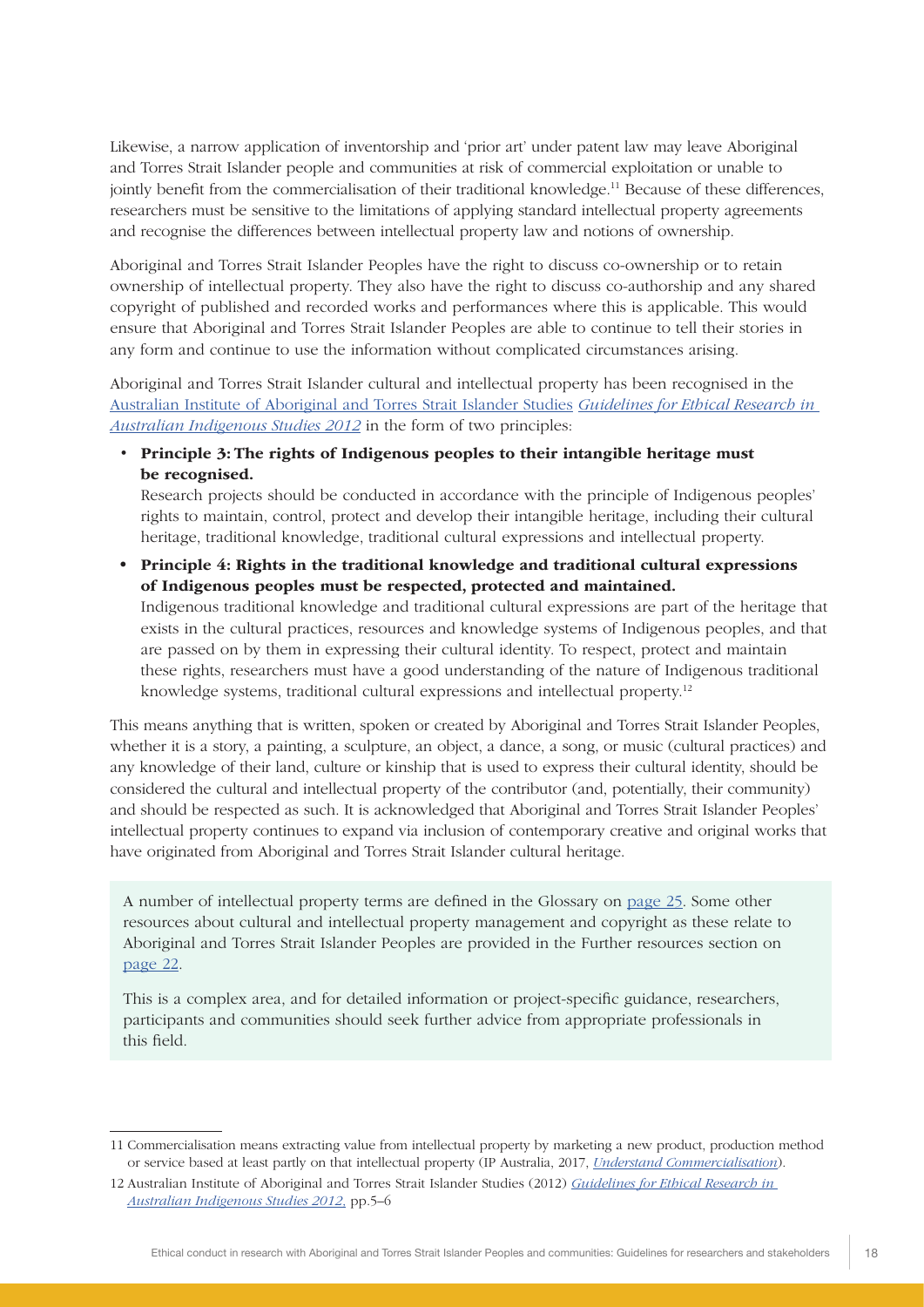### <span id="page-23-0"></span>Cultural competency

For research to have merit and integrity, researchers should have appropriate experience, qualifications and competence. Research with Aboriginal and Torres Strait Islander people and communities also requires cultural competence, so researchers can understand and respect cultural differences. Good cultural competence respects cultural differences and is a primary way of demonstrating the core value of respect. This can lead to more effective research that can provide positive results and benefits for Aboriginal and Torres Strait Islander Peoples and communities.

Researchers should receive training or otherwise gain appropriate experience in developing cultural competence prior to undertaking their research with Aboriginal and Torres Strait Islander Peoples and communities. The institutions where researchers are based can play a key role in providing opportunities to develop cultural competence. Use of mentors or other knowledge holders may be an appropriate option, both before research is undertaken and during research projects. Mentors or knowledge holders may be from the institution or from the community with whom research is taking place. There is more information about mentors in *[Keeping research on track II 2018](https://www.nhmrc.gov.au/guidelines-publications/ind3)*.

### Further information

There are many other useful and relevant resources about various aspects of research with Aboriginal and Torres Strait Islander people and communities. Links to other resources are provided in the Further resources section on [page 22.](#page-26-0)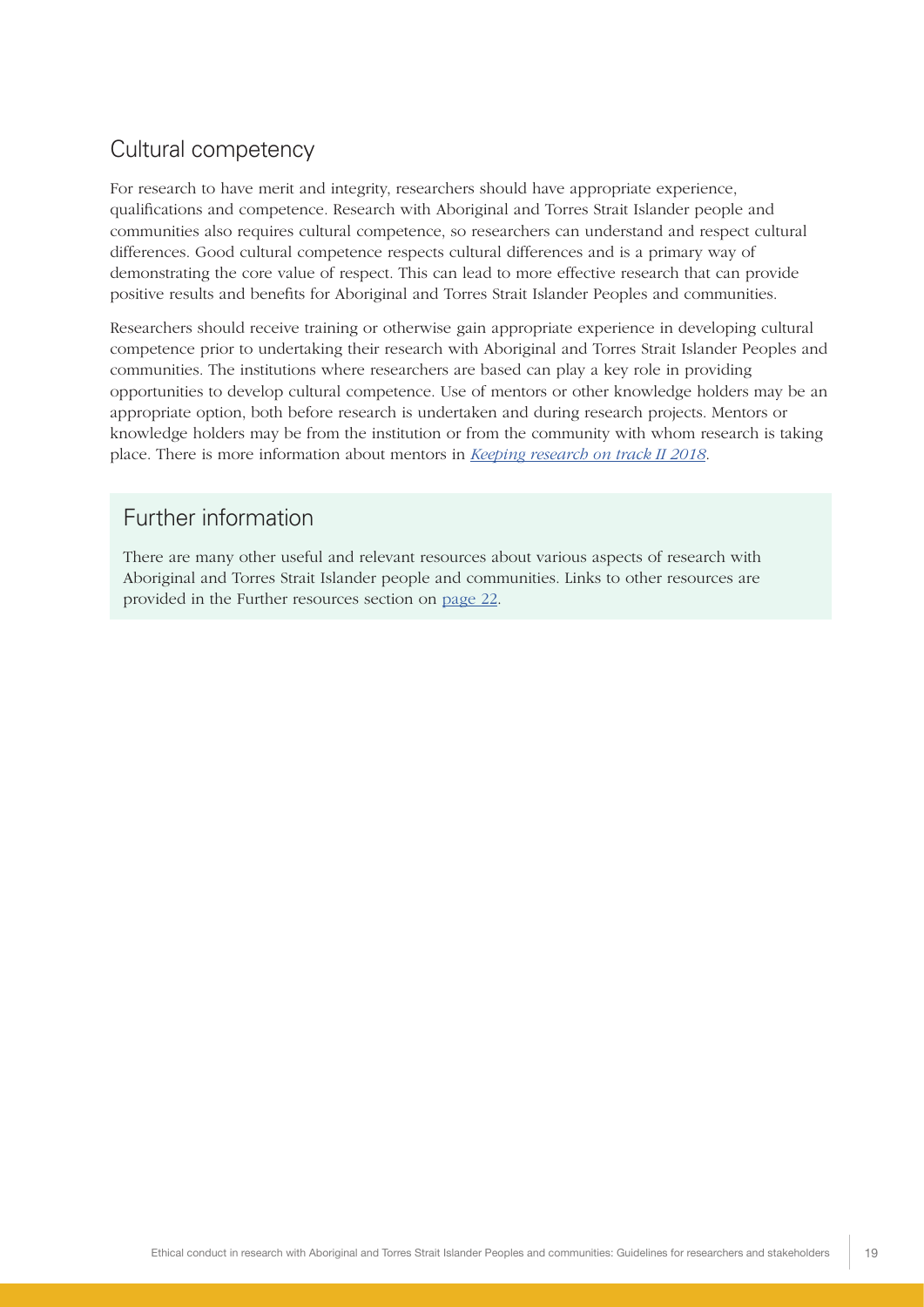### <span id="page-24-0"></span>Appendix 1: Expert working committee

The Guidelines and an accompanying companion guide to implementing them (*[Keeping research on](https://www.nhmrc.gov.au/guidelines-publications/ind3)  [track II 2018](https://www.nhmrc.gov.au/guidelines-publications/ind3)*) are revisions of two previous guidelines:

- *Values and Ethics: Guidelines for Ethical Conduct in Aboriginal and Torres Strait Islander Health Research 2003* (Values and Ethics)
- *Keeping Research on Track: A guide for Aboriginal and Torres Strait Islander peoples about health research ethics 2005* (Keeping Research on Track).

In January 2015, NHMRC established the Indigenous Research Ethics Guidelines (IREG) Review Working Committee to undertake the review of Values and Ethics and Keeping Research on Track, in light of the findings of an evaluation of these two guidelines conducted in 2013 and recommendations regarding the revision of these guidelines.

The IREG Review Working Committee used the evaluation report and literature review as a basis for developing a revised guideline and a revised companion guide, *[Keeping research on track II 2018](https://www.nhmrc.gov.au/guidelines-publications/ind3)*. These two revised guidelines were released for public consultation from 8 May to 7 July 2017 and 48 submissions were received. Incorporating the feedback received during the public consultation, the IREG Review Working Committee then developed the final revised guidelines. The IREG Review Working Committee provided advice to the [Australian Health Ethics Committee](https://www.nhmrc.gov.au/about/nhmrc-committees/australian-health-ethics-committee-ahec) (AHEC), which oversaw the review. These guidelines were recommended for release by AHEC, and then the Council of NHMRC at its meeting on 20–21 March 2018.

The membership of the IREG Review Working Committee is provided below.

| <b>Member</b>                | <b>Membership expertise</b>                                                                                 |
|------------------------------|-------------------------------------------------------------------------------------------------------------|
| Ms Chrissy Grant (Chair)     | Chair of AIATSIS Research Ethics Committee to June 2014; Ethics Advisor from<br>July 2014 to present.       |
| Professor Samar Aoun         | Member of National Statement Review Working Group; member of Australian<br>Health Ethics Committee 2012-15. |
| Professor Yvonne Cadet-James | Researcher with expertise in Aboriginal and Torres Strait Islander research.                                |
| Professor Tom Calma AO       | Researcher with expertise in Aboriginal and Torres Strait Islander research.                                |
| A/Professor Terry Dunbar     | Researcher with expertise in Aboriginal and Torres Strait Islander research.                                |
| Ms Summer May Finlay         | Expertise in Aboriginal and Torres Strait Islander health policy and research.                              |
| A/Professor Jane Freemantle  | Researcher with expertise in Aboriginal and Torres Strait Islander research.                                |
| A/Professor Daniel McAullay  | Member of Australian Health Ethics Committee 2015–18.                                                       |
| Mr Romlie Mokak              | Expertise in health policy.                                                                                 |
| Dr Sanchia Shibasaki         | Torres Strait Islander researcher with expertise in health research.                                        |

### IREG Review Working Committee membership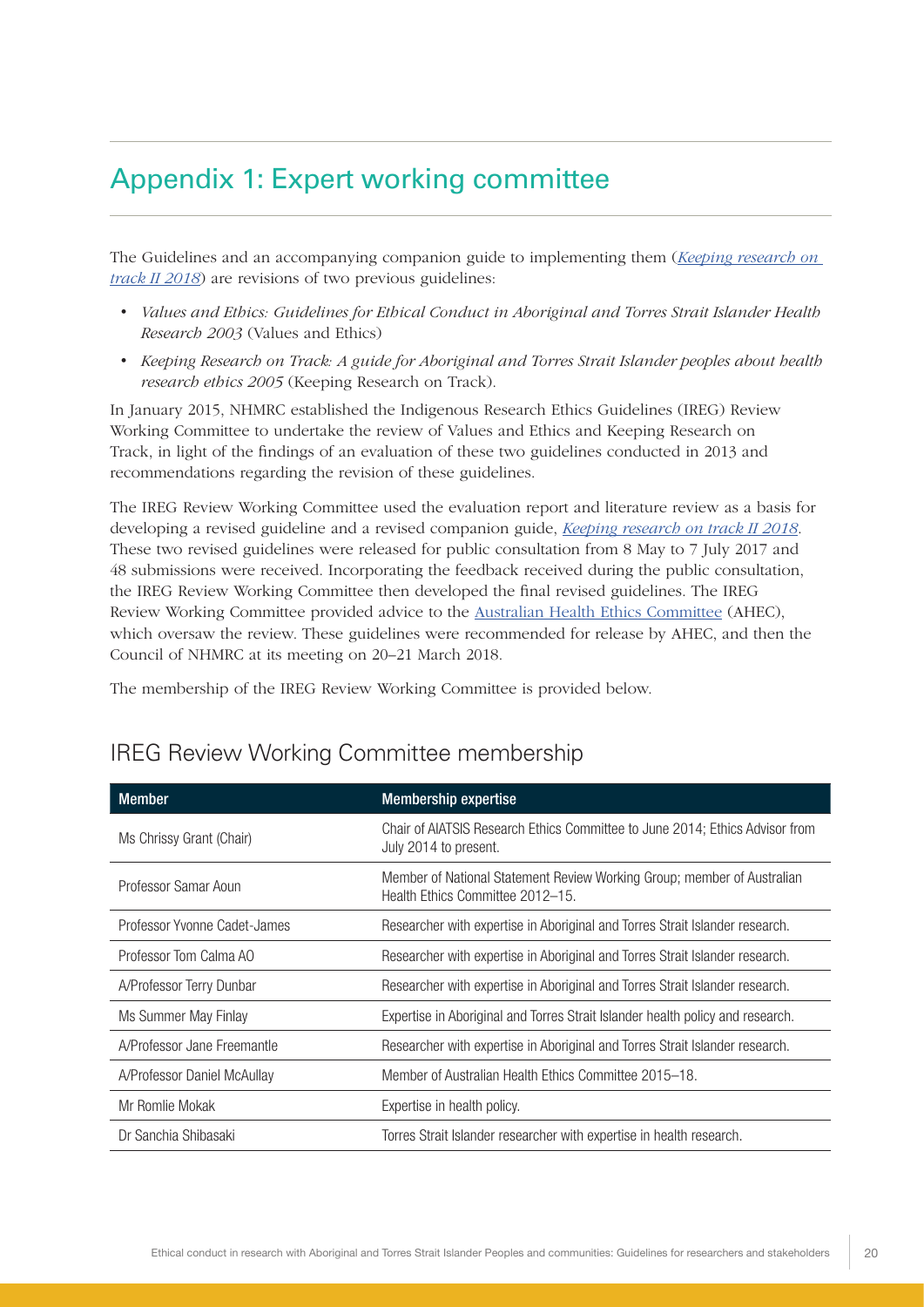### Previous working committee members

| <b>Member</b>                                                    | <b>Membership expertise</b>                                                                                                     |
|------------------------------------------------------------------|---------------------------------------------------------------------------------------------------------------------------------|
| Mr Mick Gooda (Chair)<br>January 2015 - November 2015            | Social Justice Commissioner, Australian Human Rights Commission.                                                                |
| Professor Lester-Irabinna Rigney<br>January 2015 - February 2016 | Aboriginal and Torres Strait Islander education expertise.                                                                      |
| Mr Daniel Kelly<br>January 2015 - March 2016                     | State-based nominee from a Human Research Ethics Committee with expertise<br>in Aboriginal and Torres Strait Islander research. |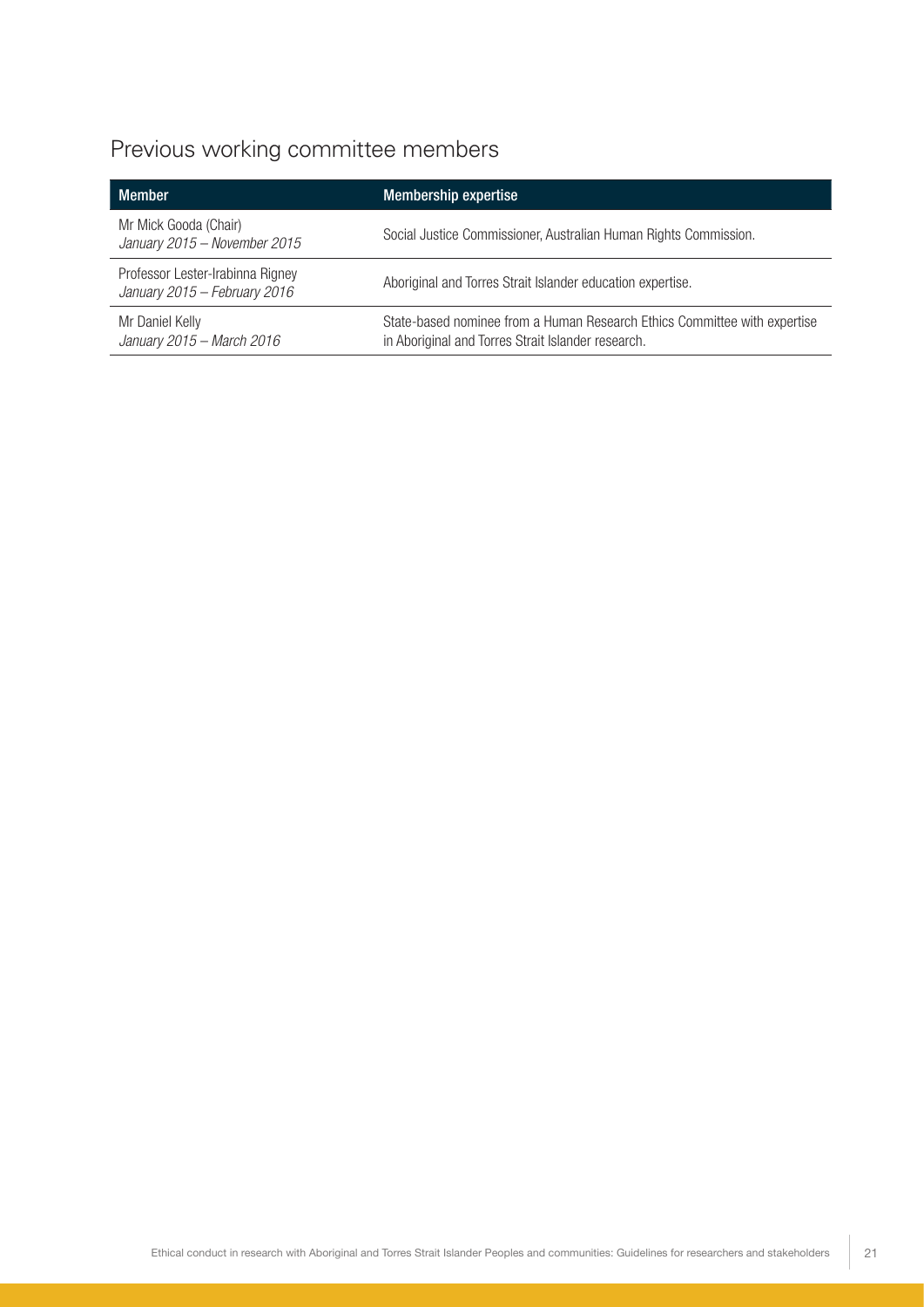### <span id="page-26-0"></span>Further resources

#### Research ethics guidelines and information

*[Keeping research on track II 2018](https://www.nhmrc.gov.au/guidelines-publications/ind3)* National Health and Medical Research Council https://www.nhmrc.gov.au/guidelines-publications/ind3

*[Evaluation of the National Health and Medical Research Council documents: Values and Ethics:](https://www.nhmrc.gov.au/health-ethics/ethical-issues-and-further-resources/ethical-guidelines-research-involving-aboriginal-)  [Guidelines for ethical conduct in Aboriginal and Torres Strait Islander health research 2003 and](https://www.nhmrc.gov.au/health-ethics/ethical-issues-and-further-resources/ethical-guidelines-research-involving-aboriginal-)  [Keeping Research on Track: a guide for Aboriginal and Torres Strait Islander peoples about health](https://www.nhmrc.gov.au/health-ethics/ethical-issues-and-further-resources/ethical-guidelines-research-involving-aboriginal-)  [research ethics 2005](https://www.nhmrc.gov.au/health-ethics/ethical-issues-and-further-resources/ethical-guidelines-research-involving-aboriginal-)*

National Health and Medical Research Council, the Lowitja Institute and the Australian Institute of Aboriginal and Torres Strait Islander Studies

[https://www.nhmrc.gov.au/health-ethics/ethical-issues-and-further-resources/ethical-guidelines](https://www.nhmrc.gov.au/health-ethics/ethical-issues-and-further-resources/ethical-guidelines-research-involving-aboriginal-)[research-involving-aboriginal-](https://www.nhmrc.gov.au/health-ethics/ethical-issues-and-further-resources/ethical-guidelines-research-involving-aboriginal-)

*[Researching Right Way – Aboriginal and Torres Strait Islander Health Research Ethics: A Domestic and](https://www.nhmrc.gov.au/health-ethics/ethical-issues-and-further-resources/ethical-guidelines-research-involving-aboriginal-)  [International Review](https://www.nhmrc.gov.au/health-ethics/ethical-issues-and-further-resources/ethical-guidelines-research-involving-aboriginal-)*

National Health and Medical Research Council, the Lowitja Institute and the Australian Institute of Aboriginal and Torres Strait Islander Studies

[https://www.nhmrc.gov.au/health-ethics/ethical-issues-and-further-resources/ethical-guidelines](https://www.nhmrc.gov.au/health-ethics/ethical-issues-and-further-resources/ethical-guidelines-research-involving-aboriginal-)[research-involving-aboriginal-](https://www.nhmrc.gov.au/health-ethics/ethical-issues-and-further-resources/ethical-guidelines-research-involving-aboriginal-)

*[National Statement on Ethical Conduct in Human Research](https://www.nhmrc.gov.au/guidelines-publications/e72)* National Health and Medical Research Council, Australian Research Council & Universities Australia <https://www.nhmrc.gov.au/guidelines-publications/e72>

*[Australian Code for the Responsible Conduct of Research](https://www.nhmrc.gov.au/guidelines-publications/r41)*

National Health and Medical Research Council, Australian Research Council & Universities Australia https://www.nhmrc.gov.au/guidelines-publications/r41

*[Guidelines for Ethical Research in Australian Indigenous Studies 2012](http://aiatsis.gov.au/research/ethical-research/guidelines-ethical-research-australian-indigenous-studies)* Australian Institute of Aboriginal and Torres Strait Islander Studies <http://aiatsis.gov.au/research/ethical-research/guidelines-ethical-research-australian-indigenous-studies>

*[EthicsHub](http://www.lowitja.org.au/ethics)* The Lowitja Institute <http://www.lowitja.org.au/ethics>

#### Human Research Ethics Committees (HRECs)

*[Human Research Ethics Committees](https://www.nhmrc.gov.au/health-ethics/human-research-ethics-committees-hrecs)* National Health and Medical Research Council <https://www.nhmrc.gov.au/health-ethics/human-research-ethics-committees-hrecs>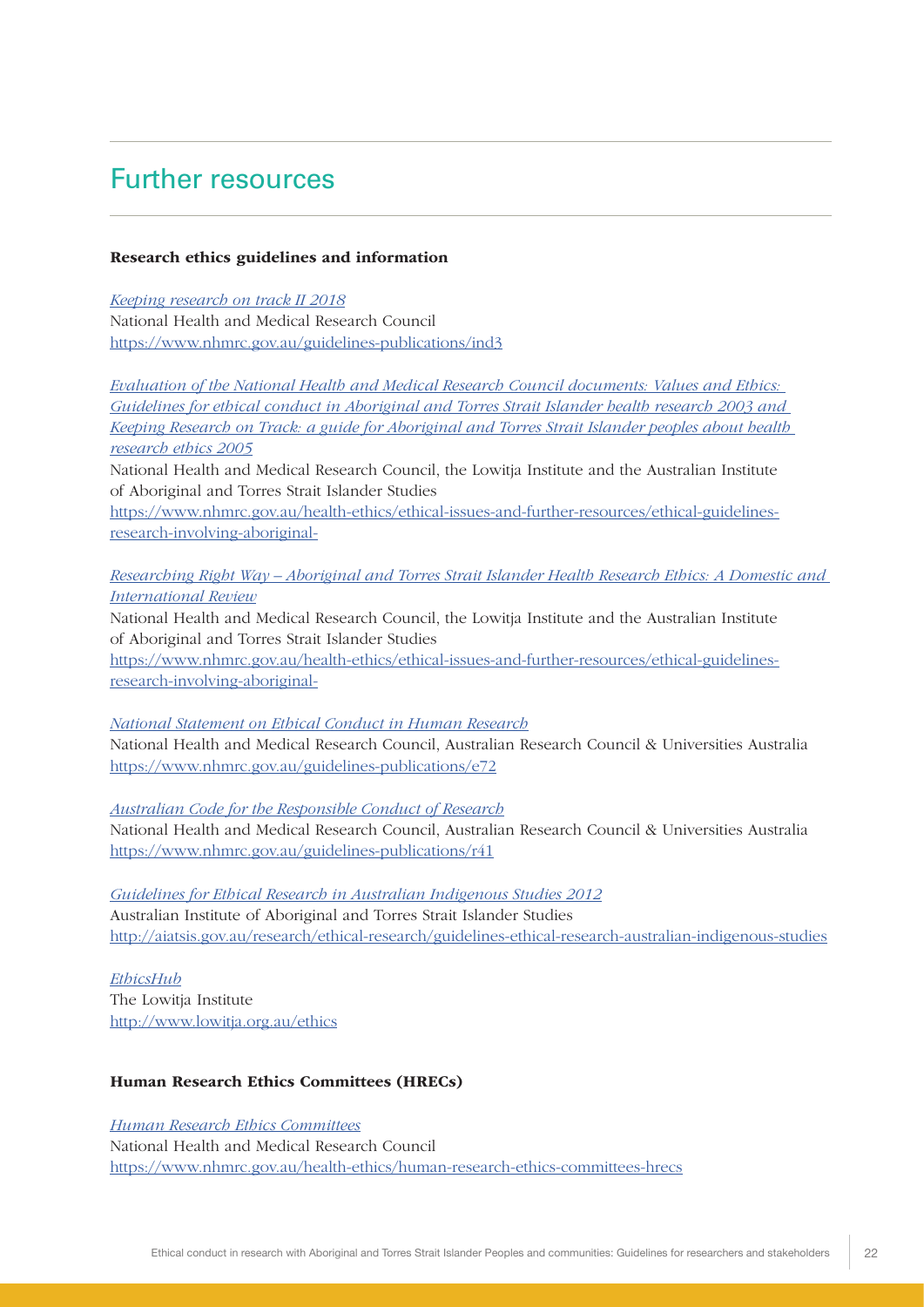#### Intellectual property

*[Moral Rights](https://www.artslaw.com.au/info-sheets/info-sheet/moral-rights/)* Arts Law Centre of Australia <https://www.artslaw.com.au/info-sheets/info-sheet/moral-rights/>

*[Protocols for producing Indigenous Australian writing](http://australiacouncil.gov.au/artforms/aboriginal-and-torres-strait-islander-arts/protocols-for-working-with-indigenous-artists/)* Australia Council for the Arts [http://www.australiacouncil.gov.au/artforms/aboriginal-and-torres-strait-islander-arts/protocols-for](http://www.australiacouncil.gov.au/artforms/aboriginal-and-torres-strait-islander-arts/protocols-for-working-with-indigenous-artists/)[working-with-indigenous-artists/](http://www.australiacouncil.gov.au/artforms/aboriginal-and-torres-strait-islander-arts/protocols-for-working-with-indigenous-artists/)

*[Factsheet: Access and Benefit-Sharing](https://www.cbd.int/abs/information-kit-en/)* Convention on Biological Diversity <https://www.cbd.int/abs/information-kit-en/>

*[Short Guide to Copyright](https://www.communications.gov.au/documents/short-guide-copyright)* Department of Communications and the Arts <https://www.communications.gov.au/documents/short-guide-copyright>

*[Types of IP](https://www.ipaustralia.gov.au/understanding-ip/getting-started-with-ip/types-of-ip)* IP Australia <https://www.ipaustralia.gov.au/understanding-ip/getting-started-with-ip/types-of-ip>

[Terri Janke and Company – Lawyers and Consultants](http://www.terrijanke.com.au/)

Foster, P. & Janke, T. (2015) 'Keeping cultural knowledge with Indigenous research protocols: a case study on the Kimberley Land Council's Intellectual Property and Traditional Knowledge Policy', *Indigenous Law Bulletin* vol. 8, no.18, pp.17–20 (accessed at [http://www.austlii.edu.au/au/journals/](http://www.austlii.edu.au/au/journals/ILB/2015/26.pdf) [ILB/2015/26.pdf\)](http://www.austlii.edu.au/au/journals/ILB/2015/26.pdf)

Janke, T (1998) '*Our Culture: Our Future: Report on Australian Indigenous Cultural and Intellectual Property Rights*', Australian Institute of Aboriginal and Torres Strait Islander Studies and the Aboriginal and Torres Strait Islander Commission (accessed at [http://www.austlii.edu.au/au/journals/](http://www.austlii.edu.au/au/journals/AILR/1999/51.html#Heading3) [AILR/1999/51.html#Heading3](http://www.austlii.edu.au/au/journals/AILR/1999/51.html#Heading3))

*[KLC Intellectual Property and Traditional Knowledge Policy](http://www.klc.org.au/news-media/research-facilitation)* Kimberley Land Council <http://www.klc.org.au/news-media/research-facilitation>

*[Australian Indigenous Cultural and Intellectual Property Protocol](https://maas.museum/about/governance/policies-and-plans/)* Museum of Applied Arts and Sciences <https://maas.museum/about/governance/policies-and-plans/>

*[Indigenous cultural rights and engagement policy](http://www.nma.gov.au/about_us/ips/policies/indigenous_cultural_rights_and_engagement_policy)* National Museum of Australia [http://www.nma.gov.au/about\\_us/ips/policies/indigenous\\_cultural\\_rights\\_and\\_engagement\\_policy](http://www.nma.gov.au/about_us/ips/policies/indigenous_cultural_rights_and_engagement_policy)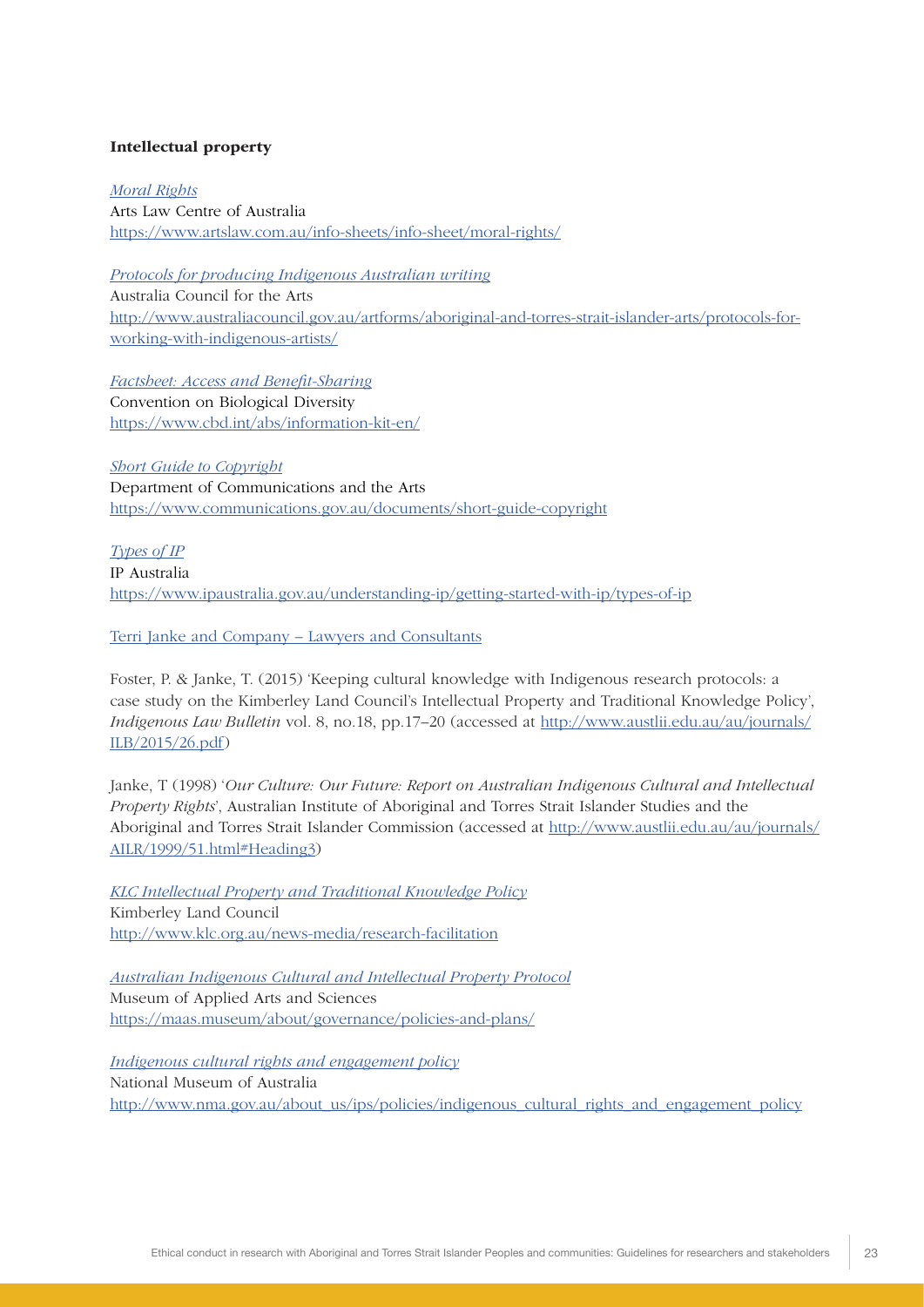*[Indigenous cultural and intellectual property rights](http://www.smartcopying.edu.au/copyright-guidelines/hot-topics/indigenous-cultural-and-intellectual-property-rights)* National Copyright Unit [http://www.smartcopying.edu.au/copyright-guidelines/hot-topics/indigenous-cultural-and-intellectual](http://www.smartcopying.edu.au/copyright-guidelines/hot-topics/indigenous-cultural-and-intellectual-property-rights)[property-rights](http://www.smartcopying.edu.au/copyright-guidelines/hot-topics/indigenous-cultural-and-intellectual-property-rights)

*[Intellectual Property Management](http://www.nhmrc.gov.au/grants-funding/policy/intellectual-property-management)* National Health and Medical Research Council <https://www.nhmrc.gov.au/grants-funding/policy/intellectual-property-management>

[Traditional Knowledge](http://www.wipo.int/tk/en/tk/) World Intellectual Property Organization <http://www.wipo.int/tk/en/tk/>

#### Research agreements

Aboriginal Health and Medical Research Council of New South Wales <http://www.ahmrc.org.au/ethics.html>

World Health Organization [http://www.who.int/ethics/indigenous\\_peoples/en/index10.html](http://www.who.int/ethics/indigenous_peoples/en/index10.html)

#### Other information

*[Aboriginal and Torres Strait Islander Health](https://www.nhmrc.gov.au/health-topics/indigenous-health)* National Health and Medical Research Council https://www.nhmrc.gov.au/health-topics/aboriginal-and-torres-strait-islander-health

*[National Centre for Indigenous Genomics](http://ncig.anu.edu.au/)* Australian National University [http://ncig.anu.edu.au/](https://www.nhmrc.gov.au/health-topics/indigenous-health)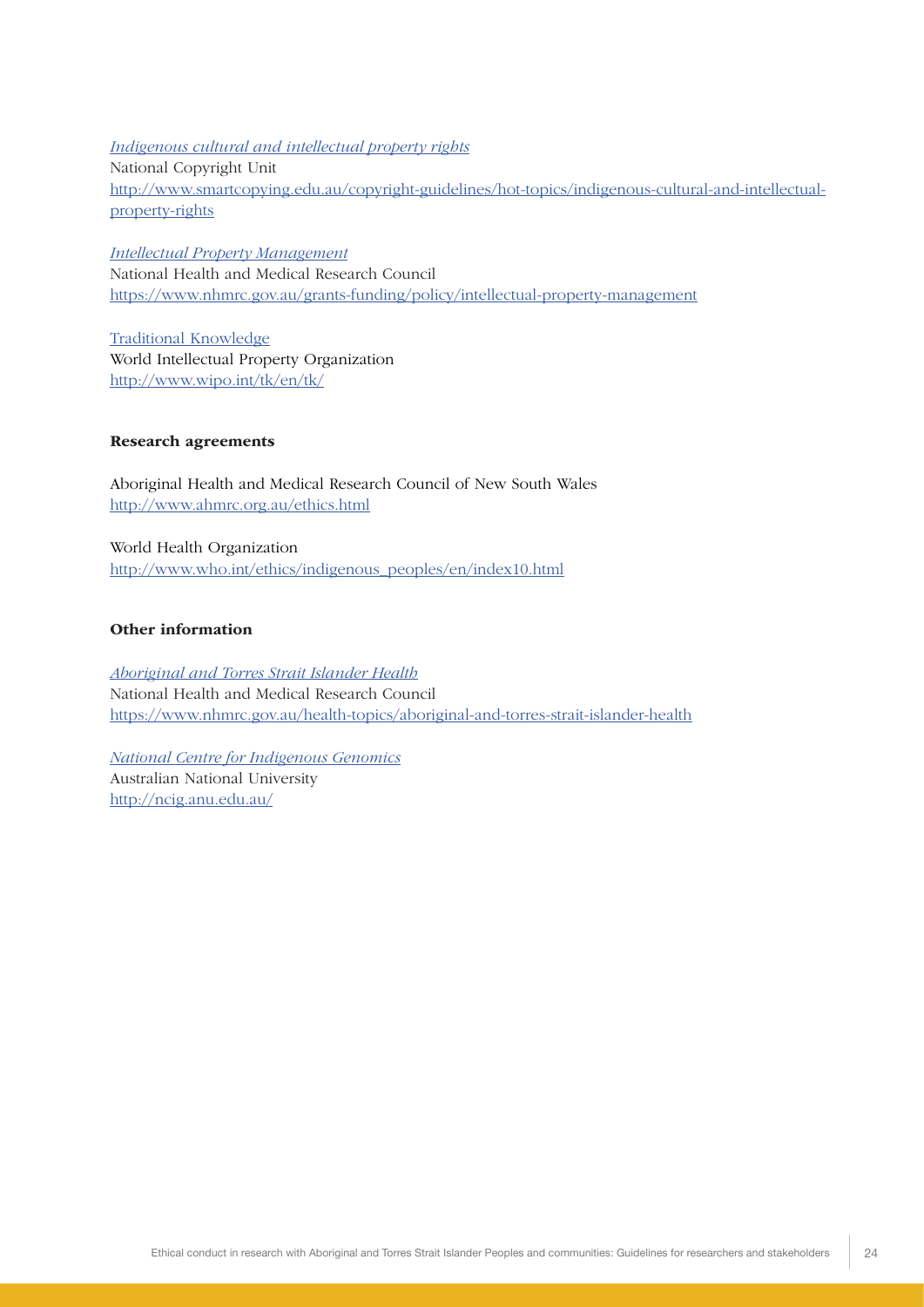### <span id="page-29-0"></span>Glossary of terms

Aboriginal and Torres Strait Islander Peoples: In this guideline, this term reflects and respects the cultural diversity of Aboriginal and Torres Strait Islander Peoples and their identities. Aboriginal or Torres Strait Islander Peoples are of Aboriginal or Torres Strait Islander descent and identify as being of Aboriginal and/or Torres Strait Islander origin and are accepted as such by the community with which the person associates.

Beneficence: The ethical principle of doing good to others.<sup>13</sup>

**Commercialisation:** Commercialisation means extracting value from intellectual property by marketing a new product, production method or service based at least partly on that intellectual property.14

**Community:** The term 'community' is often used when referring to Aboriginal and Torres Strait Islander Peoples. In this context 'community' is recognised as a complex notion incorporating cultural groups, geographic groups or groups sharing common interests. It may include a group or organisation and is also a term used to describe a shared view amongst Aboriginal and Torres Strait Islander Peoples.

**Community controlled:** A process which allows the local Aboriginal community to be involved in its affairs in accordance with whatever protocols or procedures are determined by the community.15

**Community protocols and standards:** Written or implicit cultural and societal ways of doing things (codes) to protect and preserve the wellbeing of the societies (for example, asking permission to enter communities and dressing the right way). Community protocols are rules that the community agrees with on the way they want people to do business with them.

**Confidentiality**: The obligation of people not to use private information – whether private because of its content or the context of its communication – for any purpose other than that for which it was given to them.16

Consent: Seeking consent shows respect for people by giving due scope to people's capacity to make their own decisions. In the research context, this normally requires that participation be the result of a choice made by participants. Consent has the following conditions: consent should be a **voluntary** choice (free), and should be based on **sufficient information** (prior) and **adequate** understanding of the purpose, methods, demands, risks and potential benefits of the proposed research and the implications of participation in it (informed).17

Copyright: Copyright provides legal protection for people who express ideas and information in certain forms. The most common forms are writing, visual images, music and moving images. Copyright protects literary, dramatic, musical or artistic works, films, sound recording and performances. Copyright vests with the author and, if transferred to another person, the author may retain certain moral rights. Moral rights are legal obligations protected under the *Copyright Act 1968* (Cth) to attribute creators and treat their work with respect. Moral rights protect the personal

<sup>13</sup> NHMRC, ARC & UA (2007, updated 2018) *[National Statement on Ethical Conduct in Human Research](https://www.nhmrc.gov.au/guidelines-publications/e72)*, p.100.

<sup>14</sup> IP Australia (2017) *[Understand Commercialisation](https://www.ipaustralia.gov.au/understanding-ip/commercialise-your-ip/understand-commercialisation)*.

<sup>15</sup> National Aboriginal Community Controlled Health Organisation, [http://www.naccho.org.au/about/aboriginal-health/](http://www.naccho.org.au/about/aboriginal-health/definitions/) [definitions/](http://www.naccho.org.au/about/aboriginal-health/definitions/).

<sup>16</sup> NHMRC, ARC & UA (2007, updated 2018) *[National Statement on Ethical Conduct in Human Research](https://www.nhmrc.gov.au/guidelines-publications/e72)*, p.100.

<sup>17</sup> NHMRC, ARC & UA (2007, updated 2018) *[National Statement on Ethical Conduct in Human Research](https://www.nhmrc.gov.au/guidelines-publications/e72)* pp.16–18.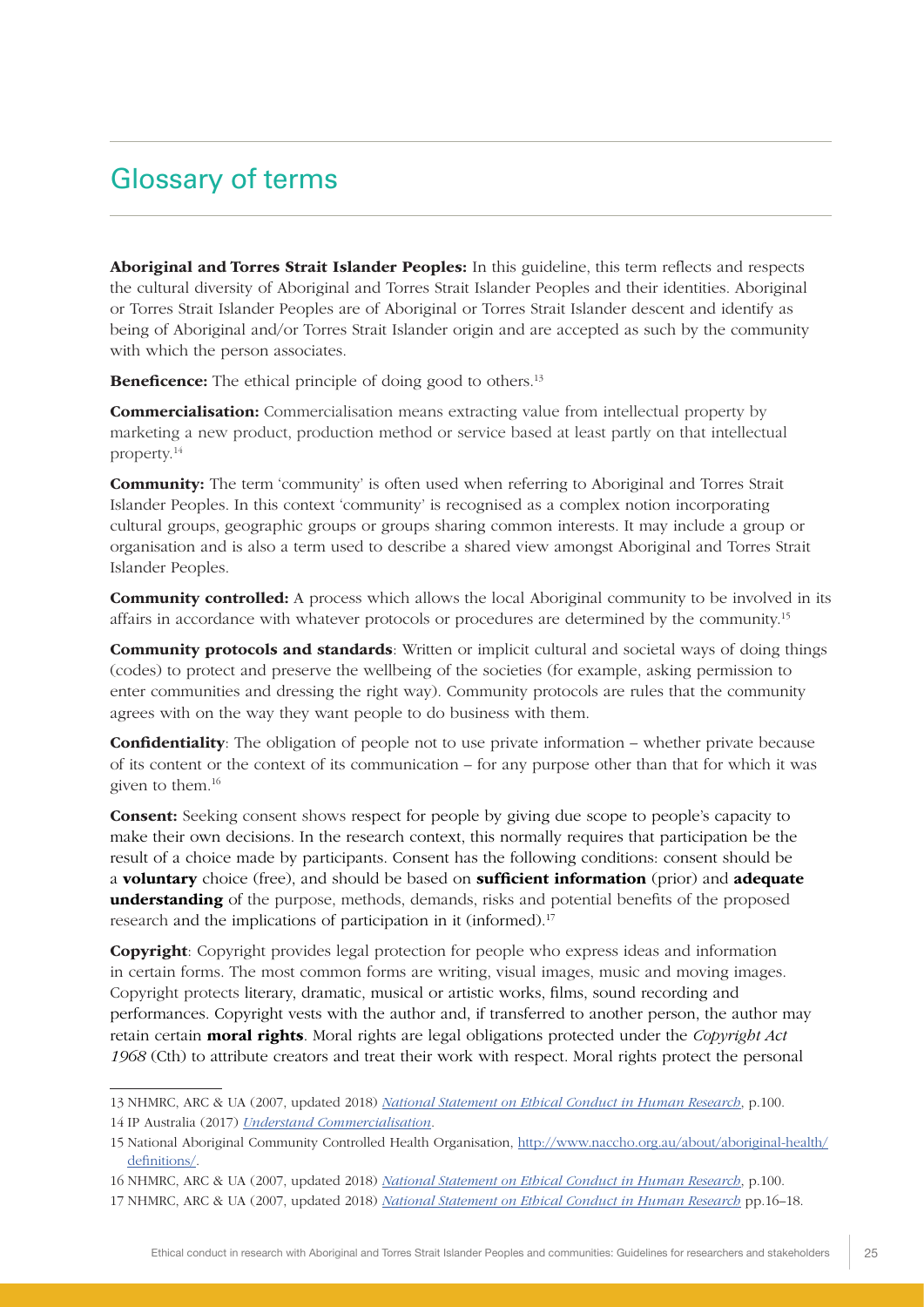relationship between a creator and their work even if the creator no longer owns the work, or the copyright in the work. There are three types of moral rights:

- right of attribution: this is the right of an author to be identified and named as the author of his/her work
- right against false attribution: this is the right of an author to stop someone else being credited as the author of their work
- right of integrity: this is the right of an author to ensure that his/her work is not subjected to derogatory treatment which is any act in relation to the work that is in any manner harmful to the author's honour or reputation.18

Country: Aboriginal and Torres Strait Islander Peoples have spiritual, physical and cultural connections to their land. Aboriginal lore and spirituality are intertwined with the land, the people and creation and this forms their cultural identity and sovereignty. Country takes in everything within the landscape – landforms, waters, air, trees, rocks, plants, animals, foods, medicines, minerals, stories and special places. Community connections include cultural practices, knowledge, songs, stories and art, as well as all people: past, present and future.

Health: 'Aboriginal health' means not just the physical wellbeing of an individual but refers to the social, emotional and cultural wellbeing of the whole community in which each individual is able to achieve their full potential as a human being, thereby bringing about the total wellbeing of their community. It is a whole-of-life view and includes the cyclical concept of life-death-life.19

**Human rights:** Human rights are rights inherent to all human beings, irrespective of nationality, place of residence, sex, national or ethnic origin, colour, religion, language, or any other status. All people are equally entitled to their human rights without discrimination. These rights are all interrelated, interdependent and indivisible.

Indigenous Cultural and Intellectual Property: Refers to all aspects of Indigenous peoples' cultural heritage, including the tangible and intangible. This cultural heritage includes all traditional and cultural knowledge (sciences, plant and animal knowledge, stories, designs and symbols, ritual knowledge, literature and language), cultural objects (including, but not limited to, arts, crafts, ceramics, jewellery, weapons, tools, visual arts, photographs, textiles and contemporary art practices), performances (ceremonies, dance and song), human remains, the secret and sacred (including sites) and documentation of Indigenous heritage.<sup>20</sup>

Indigenous knowledge: Indigenous peoples have developed a close and unique connection with the country and environments in which they live. They have established distinct systems of knowledge, innovation and practices relating to the uses and management of biological diversity on country and environments. Much of this knowledge forms an important contribution to research and development, particularly in areas such as pharmaceuticals, and agriculture and cosmetic products.

Indigenous people(s): There is no universally accepted definition for Indigenous peoples. Indigenous communities, peoples and nations are those who have a historical continuity with pre-invasion and pre-colonial societies that developed on their territories. They consider themselves distinct from other sectors of the societies now prevailing on those territories, or parts of them. They form at present non-dominant sectors of society and are determined to preserve, develop and transmit to future generations their ancestral territories, and their ethnic identity, as the basis of their continued existence as peoples, in accordance with their own cultural patterns, social institutions and legal system. In Australia, the term 'Indigenous' is used to describe both Aboriginal and Torres

20 Museum of Applied Arts and Sciences (2016) Australian Indigenous Cultural and Intellectual Property Protocol.

<sup>18</sup> Based in part on: [https://www.artslaw.com.au/info-sheets/info-sheet/moral-rights/.](https://www.artslaw.com.au/info-sheets/info-sheet/moral-rights/)

<sup>19</sup> National Aboriginal Health Strategy Working Party (1989) National Aboriginal Health Strategy.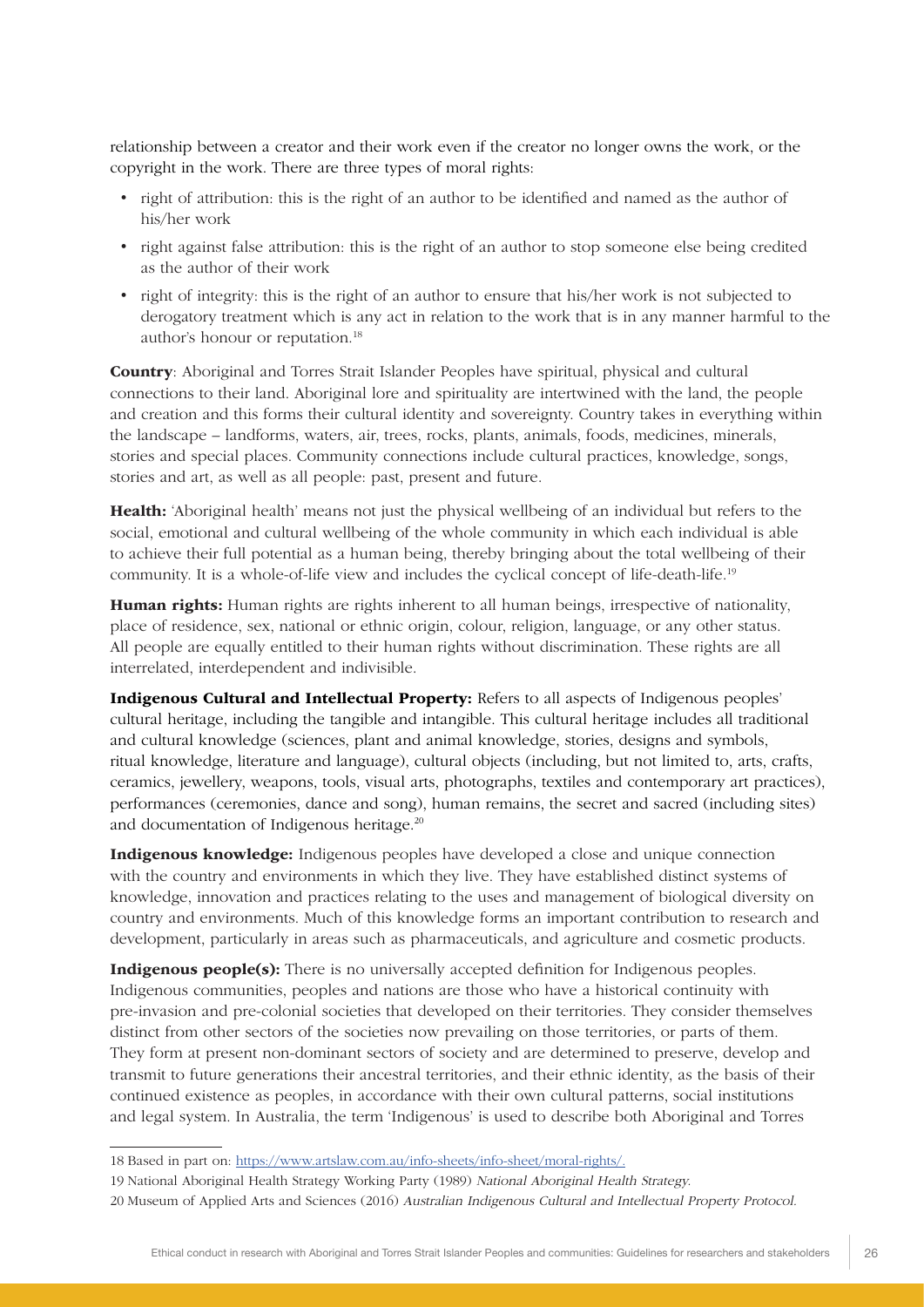Strait Islander Peoples. Many Aboriginal and Torres Strait Islander people prefer to identify with their language group/s and traditional land/s from where they trace their ancestry.

Indigenous person: One who belongs to Indigenous populations through self-identification as Indigenous and is recognised and accepted by these populations as one of their members.

In-kind: In-kind support is a way of providing support without money (e.g. time, buildings, machines, transport, reference group, mentoring, etc.) to a research project.

Integrity: Integrity generally means doing the right thing in a reliable way. Research integrity is carried out by researchers with a commitment to searching for knowledge and understanding; following recognised principles of research conduct; honesty; and disseminating and communicating results in ways that permit scrutiny and contribute to public knowledge and understanding.

Intellectual property: Intellectual property (IP) refers to creations of the mind, such as inventions; literary and artistic works; designs; and symbols, names and images used in commerce. Common forms of IP recognised under Australian law include copyright, patents, trademarks, designs, trade secrets and geographical indications (e.g. only sparkling wine produced in the Champagne region of France can be called 'Champagne'). Most IP rights are created by a law of Parliament, e.g. the *Copyright Act 1968* (Cth), *Patents Act 1990* (Cth) and *Designs Act 2003* (Cth).

**Justice:** Fairness or protection of rights and punishment of wrongs. In research it is taking into account the scope and objectives of the proposed research; the selection, exclusion and inclusion of categories of research participants is fair, and is accurately described in the results of the research; the process of recruiting participants is fair; there is no unfair burden of participation in research on particular groups; there is fair distribution of the benefits of participation in research; there is no exploitation of participants in the conduct of research; and there is fair access to the benefits of research.<sup>21</sup>

Knowledge systems: Knowledge systems can include traditional knowledge and new or emerging knowledge. Knowledge systems can also be considered as intellectual property (see Intellectual property).

**Knowledge translation:** Knowledge translation can be defined as a dynamic and iterative process that includes synthesis, dissemination, exchange and ethically sound application of knowledge to improve health, provide more effective health services and products and strengthen the health care system.<sup>22</sup> It also applies to other relevant fields such as housing, personal safety and wellbeing, and education.

**Mentor**: A community or organisation member who helps to make sure that the researchers stay on the right path, and that the project remains within cultural bounds and is safe for everyone involved. Mentors may also be from institutions and mentors may also be referred to as 'knowledge holders'.

Mob: Regularly used to mean a cohesive group of people, as in my people, my extended family or language group.

**Ownership:** Ownership is a complex matter and should not be confused with intellectual property or confined to a legally recognised right to possession and exclusive use of land or a thing. Ownership of Indigenous cultural and intellectual property may be shared or communal and may arise through traditional use or occupation. It may extend to the tangible or intangible (for example 'heritage').

<sup>21</sup> NHMRC, ARC & UA (2007, updated 2018) *[National Statement on Ethical Conduct in Human Research](https://www.nhmrc.gov.au/guidelines-publications/e72)*, p.10.

<sup>22</sup> Adapted from Government of Canada, Canadian Institutes of Health Research, Knowledge Translation, 'About Knowledge Translation – CIHR', [www.cihr-irsc.gc.ca](http://www.cihr-irsc.gc.ca).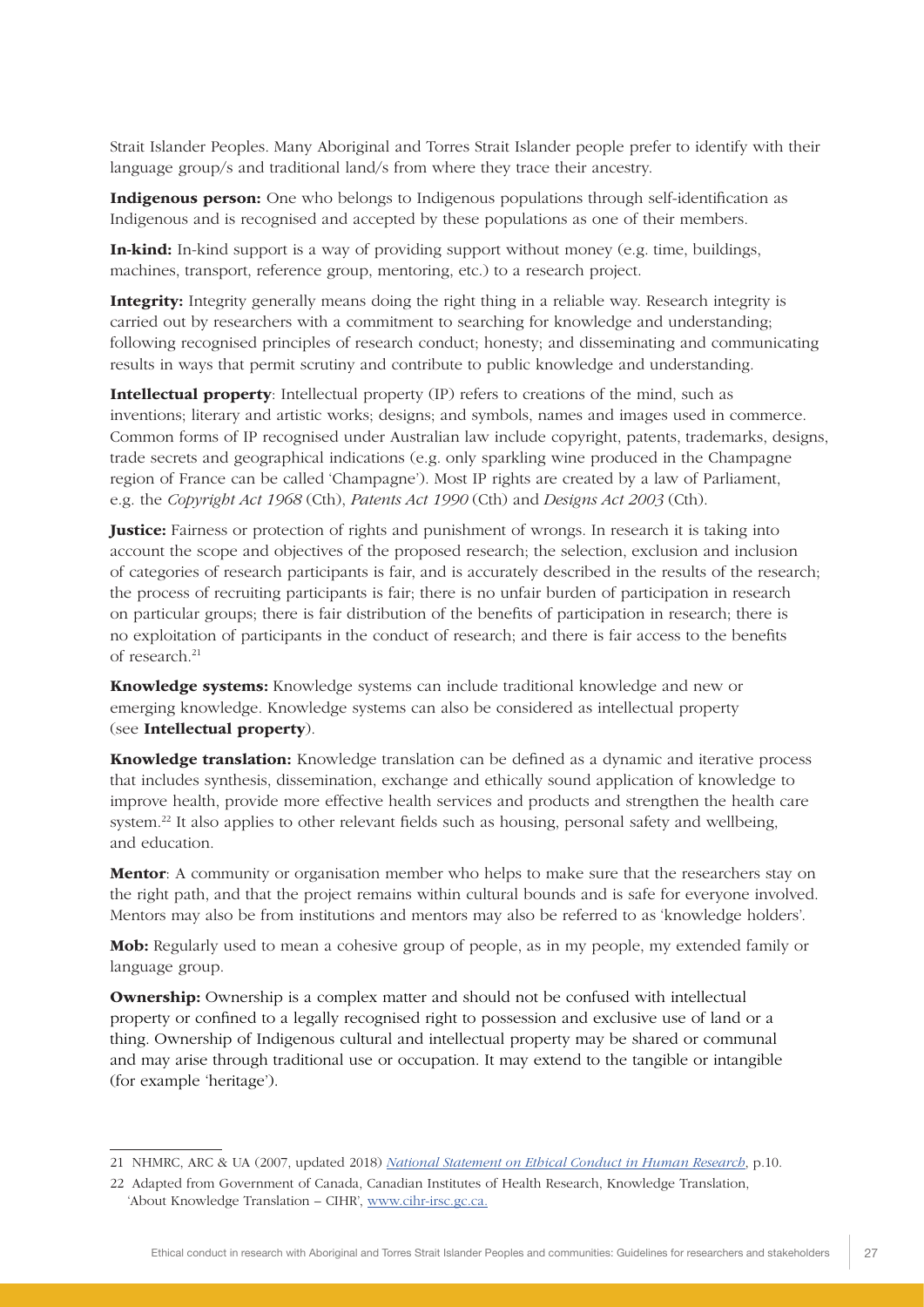**Privacy**: A domain within which individuals and groups are entitled to be free from the scrutiny of others.23

Protocols: A written list of guidelines developed by organisations or communities to set out how they expect outside stakeholders to engage with them.

Traditional knowledge: Traditional knowledge refers to the knowledge, innovations and practices of Indigenous and local communities around the world. Developed from experience gained over the centuries and adapted to the local culture and environment, traditional knowledge is transmitted orally from generation to generation. It tends to be collectively owned and takes the form of stories, songs, folklore, proverbs, cultural values, beliefs, rituals, community laws, local language and agricultural practices, including the development of plant species and animal breeds.<sup>24</sup>

Wellbeing: For Aboriginal and Torres Strait Islander Peoples, wellbeing incorporates health and broader issues of social justice, equity and rights. The significance of culture to wellbeing, and therefore good health, is also demonstrated by using traditional knowledge and the practices of traditional healers, which are adapted by many people for complementary use with Western science in an integrated health care system.25

<sup>23</sup> NHMRC, ARC & UA (2007, updated 2018) [National Statement on Ethical Conduct in Human Research](https://www.nhmrc.gov.au/guidelines-publications/e72), p.102.

<sup>24</sup> <https://www.cbd.int/traditional/intro.shtml>.

<sup>25</sup> Australian Government (2013) National Aboriginal and Torres Strait Islander Health Plan 2013–2023, p.9.